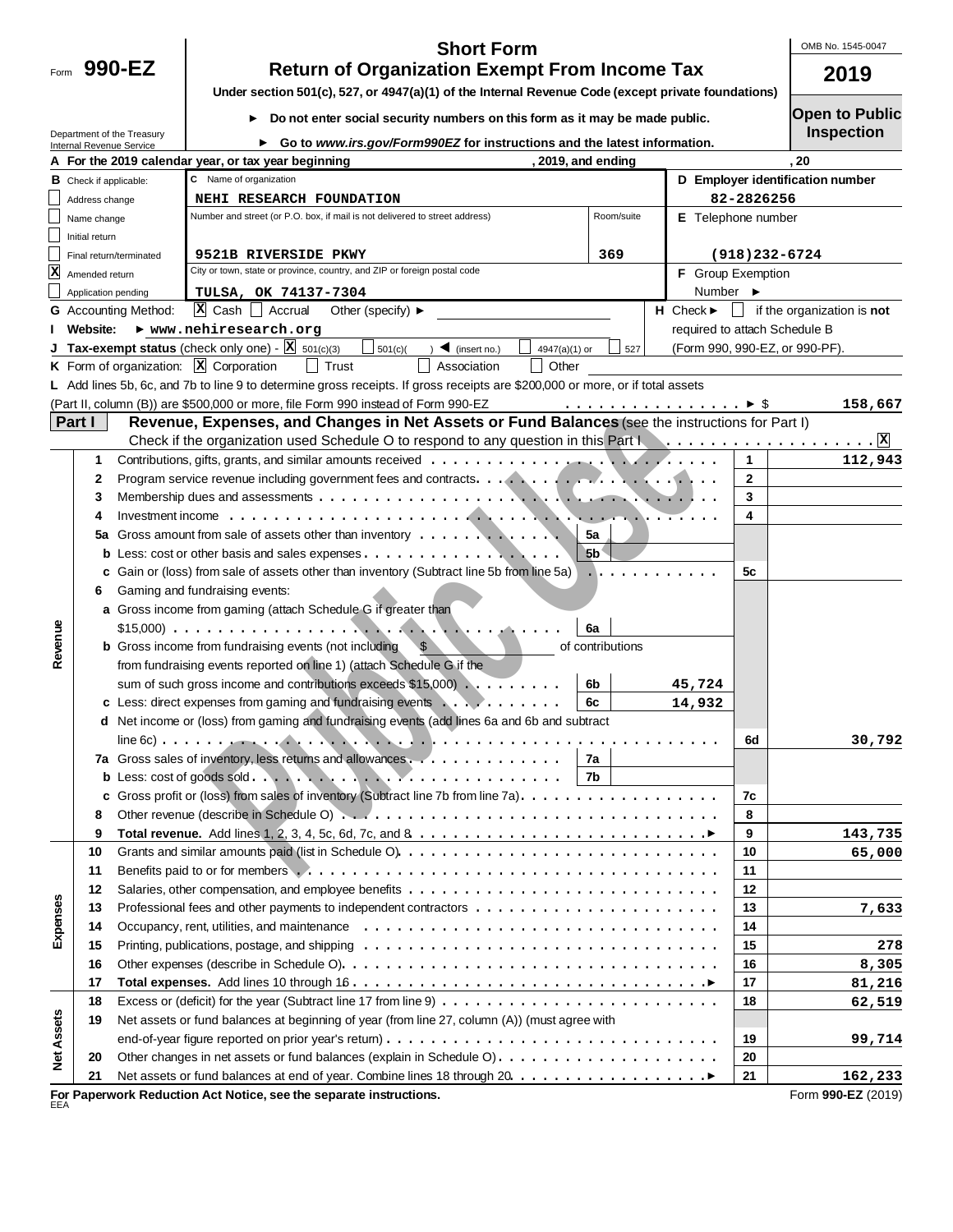| Form 990-EZ (2019)<br>NEHI RESEARCH FOUNDATION                                                                                                 |                                                                    |                                | 82-2826256                                        |          | Page 2                      |
|------------------------------------------------------------------------------------------------------------------------------------------------|--------------------------------------------------------------------|--------------------------------|---------------------------------------------------|----------|-----------------------------|
| Part II<br><b>Balance Sheets</b> (see the instructions for Part II)                                                                            |                                                                    |                                |                                                   |          |                             |
|                                                                                                                                                |                                                                    |                                |                                                   |          |                             |
|                                                                                                                                                |                                                                    |                                | (A) Beginning of year                             |          | (B) End of year             |
|                                                                                                                                                |                                                                    |                                | 95,790 22                                         |          | 159,232                     |
|                                                                                                                                                |                                                                    |                                | 0<br>$3,924$ 24                                   | 23       | 0<br>3,001                  |
| 25                                                                                                                                             |                                                                    |                                | 99,714                                            | 25       | 162,233                     |
|                                                                                                                                                |                                                                    |                                | 0                                                 | 26       | 0                           |
| 27 Net assets or fund balances (line 27 of column (B) must agree with line 21).                                                                |                                                                    |                                | 99,714                                            | 27       | 162,233                     |
| Part III<br>Statement of Program Service Accomplishments (see the instructions for Part III)                                                   |                                                                    |                                |                                                   |          | <b>Expenses</b>             |
| Check if the organization used Schedule O to respond to any question in this Part III $\dots \dots \dots$                                      |                                                                    |                                |                                                   |          | (Required for section       |
| What is the organization's primary exempt purpose? NEHI Research                                                                               |                                                                    |                                |                                                   |          | $501(c)(3)$ and $501(c)(4)$ |
| Describe the organization's program service accomplishments for each of its three largest program services,                                    |                                                                    |                                |                                                   |          | organizations; optional for |
| as measured by expenses. In a clear and concise manner, describe the services provided, the number of                                          |                                                                    |                                |                                                   | others.) |                             |
| persons benefited, and other relevant information for each program title.<br>28 Neuroendocrine cell hyperplasia of infancy (NEHI) research     |                                                                    |                                |                                                   |          |                             |
| funding                                                                                                                                        |                                                                    |                                |                                                   |          |                             |
|                                                                                                                                                |                                                                    |                                |                                                   |          |                             |
| (Grants \$<br>65,000 ) If this amount includes foreign grants, check here $\dots \dots$                                                        |                                                                    |                                |                                                   | 28a      | 65,260                      |
| 29                                                                                                                                             |                                                                    |                                |                                                   |          |                             |
|                                                                                                                                                |                                                                    |                                |                                                   |          |                             |
|                                                                                                                                                |                                                                    |                                |                                                   |          |                             |
| (Grants \$                                                                                                                                     | ) If this amount includes foreign grants, check here               |                                |                                                   | 29a      |                             |
| 30                                                                                                                                             |                                                                    |                                |                                                   |          |                             |
|                                                                                                                                                |                                                                    |                                |                                                   |          |                             |
| (Grants \$                                                                                                                                     | If this amount includes foreign grants, check here ▶               |                                |                                                   | 30a      |                             |
|                                                                                                                                                |                                                                    |                                |                                                   |          |                             |
| (Grants \$                                                                                                                                     | ) If this amount includes foreign grants, check here $\dots \dots$ |                                |                                                   | 31a      |                             |
|                                                                                                                                                |                                                                    |                                |                                                   | 32       | 65,260                      |
| Part IV<br>List of Officers, Directors, Trustees, and Key Employees (list each one even if not compensated - see the instructions for Part IV) |                                                                    |                                |                                                   |          |                             |
| Check if the organization used Schedule O to respond to any question in this Part IV                                                           |                                                                    |                                |                                                   |          |                             |
|                                                                                                                                                | (b) Average                                                        | (c) Reportable<br>compensation | (d) Health benefits,<br>contributions to employee |          | (e) Estimated amount of     |
| (a) Name and title                                                                                                                             | hours per week<br>devoted to position                              | (Forms W-2/1099-MISC)          | benefit plans, and                                |          | other compensation          |
| Carly Bush                                                                                                                                     |                                                                    | (if not paid, enter -0-)       | deferred compensation                             |          |                             |
| President                                                                                                                                      | 5.00                                                               | 0                              | 0                                                 |          |                             |
| Jonathan Bush                                                                                                                                  |                                                                    |                                |                                                   |          |                             |
| Treasurer                                                                                                                                      | 5.00                                                               | 0                              | 0                                                 |          | $\mathbf{0}$                |
| Kyle Bass                                                                                                                                      |                                                                    |                                |                                                   |          |                             |
| Secretary                                                                                                                                      | 5.00                                                               | 0                              | 0                                                 |          | $\mathbf{0}$                |
| David Ellis                                                                                                                                    |                                                                    |                                |                                                   |          |                             |
| Board Member                                                                                                                                   | 5.00                                                               | 0                              | 0                                                 |          | $\mathbf{0}$                |
|                                                                                                                                                |                                                                    |                                |                                                   |          |                             |
|                                                                                                                                                |                                                                    |                                |                                                   |          |                             |
|                                                                                                                                                |                                                                    |                                |                                                   |          |                             |
|                                                                                                                                                |                                                                    |                                |                                                   |          |                             |
|                                                                                                                                                |                                                                    |                                |                                                   |          |                             |
|                                                                                                                                                |                                                                    |                                |                                                   |          |                             |
|                                                                                                                                                |                                                                    |                                |                                                   |          |                             |
|                                                                                                                                                |                                                                    |                                |                                                   |          |                             |
|                                                                                                                                                |                                                                    |                                |                                                   |          |                             |
|                                                                                                                                                |                                                                    |                                |                                                   |          |                             |
|                                                                                                                                                |                                                                    |                                |                                                   |          |                             |
|                                                                                                                                                |                                                                    |                                |                                                   |          |                             |
|                                                                                                                                                |                                                                    |                                |                                                   |          |                             |
|                                                                                                                                                |                                                                    |                                |                                                   |          |                             |
|                                                                                                                                                |                                                                    |                                |                                                   |          |                             |
|                                                                                                                                                |                                                                    |                                |                                                   |          |                             |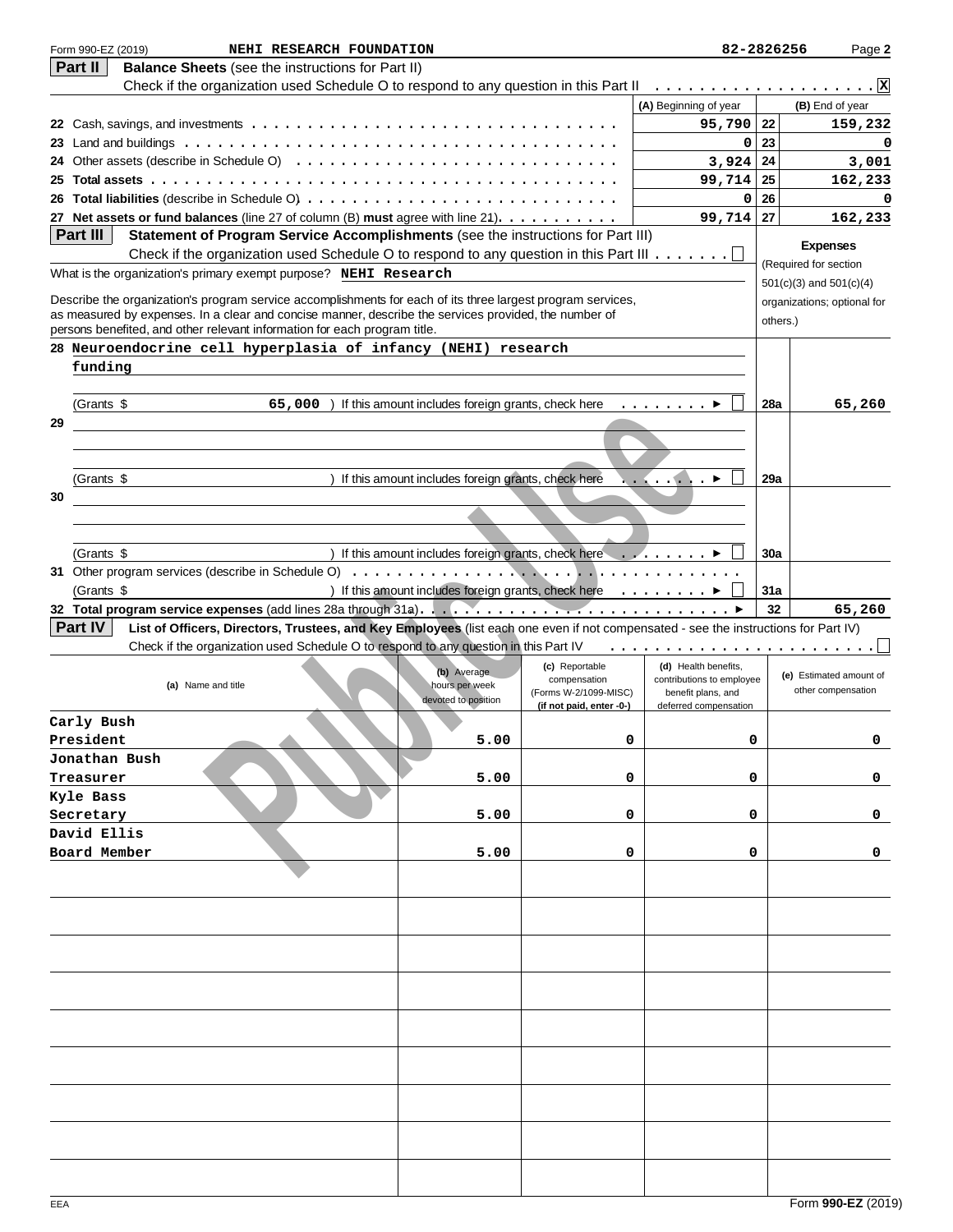|    | 82-2826256<br>NEHI RESEARCH FOUNDATION<br>Form 990-EZ (2019)                                                                                         |                 |     | Page 3    |
|----|------------------------------------------------------------------------------------------------------------------------------------------------------|-----------------|-----|-----------|
|    | <b>Part V</b><br>Other Information (Note the Schedule A and personal benefit contract statement requirements in the                                  |                 |     |           |
|    | instructions for Part V.) Check if the organization used Schedule O to respond to any question in this Part V                                        | .               |     |           |
|    |                                                                                                                                                      |                 | Yes | No        |
| 33 | Did the organization engage in any significant activity not previously reported to the IRS? If "Yes," provide a                                      |                 |     |           |
|    |                                                                                                                                                      | 33              |     | x         |
| 34 | Were any significant changes made to the organizing or governing documents? If "Yes," attach a conformed                                             |                 |     |           |
|    | copy of the amended documents if they reflect a change to the organization's name. Otherwise, explain the                                            |                 |     |           |
|    | change on Schedule O. See instructions                                                                                                               | 34              |     | x         |
|    | 35 a Did the organization have unrelated business gross income of \$1,000 or more during the year from business                                      |                 |     |           |
|    | activities (such as those reported on lines 2, 6a, and 7a, among others)?                                                                            | 35a             |     | x         |
|    | <b>b</b> If "Yes," to line 35a, has the organization filed a Form 990-T for the year? If "No," provide an explanation in Schedule $Q_1, \ldots, Q_n$ | 35b             |     |           |
| c  | Was the organization a section $501(c)(4)$ , $501(c)(5)$ , or $501(c)(6)$ organization subject to section 6033(e) notice,                            |                 |     |           |
|    |                                                                                                                                                      | 35c             |     | x         |
| 36 | Did the organization undergo a liquidation, dissolution, termination, or significant disposition of net assets                                       |                 |     |           |
|    |                                                                                                                                                      | 36              |     | x         |
|    | 37 a Enter amount of political expenditures, direct or indirect, as described in the instructions $\blacktriangleright$ 37a                          |                 |     |           |
|    |                                                                                                                                                      | 37 <sub>b</sub> |     |           |
|    |                                                                                                                                                      |                 |     | x         |
|    | 38 a Did the organization borrow from, or make any loans to, any officer, director, trustee, or key employee or were                                 |                 |     |           |
|    | any such loans made in a prior year and still outstanding at the end of the tax year covered by this retum?                                          | 38a             |     | x         |
|    | <b>b</b> If "Yes," complete Schedule L, Part II and enter the total amount involved.<br>38b                                                          |                 |     |           |
| 39 | Section 501(c)(7) organizations. Enter:                                                                                                              |                 |     |           |
| a  | 39a                                                                                                                                                  |                 |     |           |
|    | 39 <sub>b</sub>                                                                                                                                      |                 |     |           |
|    | 40 a Section 501(c)(3) organizations. Enter amount of tax imposed on the organization during the year under:                                         |                 |     |           |
|    | $\Rightarrow$ section 4912<br>section 4911 ►<br>; section 4955 ►                                                                                     |                 |     |           |
|    | <b>b</b> Section 501(c)(3), 501(c)(4), and 501(c)(29) organizations. Did the organization engage in any section 4958                                 |                 |     |           |
|    | excess benefit transaction during the year, or did it engage in an excess benefit transaction in a prior year                                        |                 |     |           |
|    | that has not been reported on any of its prior Forms 990 or 990-EZ? If "Yes," complete Schedule L, Part I.                                           | 40b             |     | x         |
| c  | Section $501(c)(3)$ , $501(c)(4)$ , and $501(c)(29)$ organizations. Enter amount of tax imposed                                                      |                 |     |           |
|    | on organization managers or disqualified persons during the year under sections 4912,                                                                |                 |     |           |
|    |                                                                                                                                                      |                 |     |           |
|    | <b>d</b> Section 501(c)(3), 501(c)(4), and 501(c)(29) organizations. Enter amount of tax on line                                                     |                 |     |           |
|    |                                                                                                                                                      |                 |     |           |
|    | e All organizations. At any time during the tax year, was the organization a party to a prohibited tax shelter                                       |                 |     |           |
|    |                                                                                                                                                      | 40e             |     | x         |
| 41 | List the states with which a copy of this return is filed<br>$\triangleright$ OK                                                                     |                 |     |           |
|    | 42 a The organization's books are in care of $\blacktriangleright$ Jonathan Bush<br>Telephone no. ▶ 918-232-6724                                     |                 |     |           |
|    | Located at ▶ 9521B RIVERSIDE PKWY, TULSA, OK<br>$ZIP + 4$<br>74137-7304                                                                              |                 |     |           |
|    | <b>b</b> At any time during the calendar year, did the organization have an interest in or a signature or other authority over                       |                 | Yes | <b>No</b> |
|    | a financial account in a foreign country (such as a bank account, securities account, or other financial account)?                                   | 42b             |     | x         |
|    | If "Yes," enter the name of the foreign country                                                                                                      |                 |     |           |
|    | See the instructions for exceptions and filing requirements for FinCEN Form 114, Report of Foreign Bank and                                          |                 |     |           |
|    | Financial Accounts (FBAR).                                                                                                                           |                 |     |           |
|    | c At any time during the calendar year, did the organization maintain an office outside the United States?                                           | 42c             |     | x         |
|    | If "Yes," enter the name of the foreign country<br>▶                                                                                                 |                 |     |           |
| 43 | Section 4947(a)(1) nonexempt charitable trusts filing Form 990-EZ in lieu of Form 1041-Check here.                                                   |                 |     |           |
|    | 43                                                                                                                                                   |                 |     |           |
|    |                                                                                                                                                      |                 | Yes | No        |
|    | 44 a Did the organization maintain any donor advised funds during the year? If "Yes," Form 990 must be                                               |                 |     |           |
|    |                                                                                                                                                      | 44a             |     | x         |
|    | <b>b</b> Did the organization operate one or more hospital facilities during the year? If "Yes," Form 990 must be                                    |                 |     |           |
|    |                                                                                                                                                      | 44b             |     | x         |
| c  |                                                                                                                                                      | 44с             |     | x         |
|    | d If "Yes," to line 44c, has the organization filed a Form 720 to report these payments? If "No," provide an                                         |                 |     |           |
|    |                                                                                                                                                      | 44d             |     |           |
|    |                                                                                                                                                      |                 |     |           |
|    |                                                                                                                                                      | 45a             |     | x         |
| b  | Did the organization receive any payment from or engage in any transaction with a controlled entity within the                                       |                 |     |           |
|    | meaning of section 512(b)(13)? If "Yes," Form 990 and Schedule R may need to be completed instead of                                                 |                 |     |           |
|    |                                                                                                                                                      | 45b             |     | x         |

Form **990-EZ** (2019)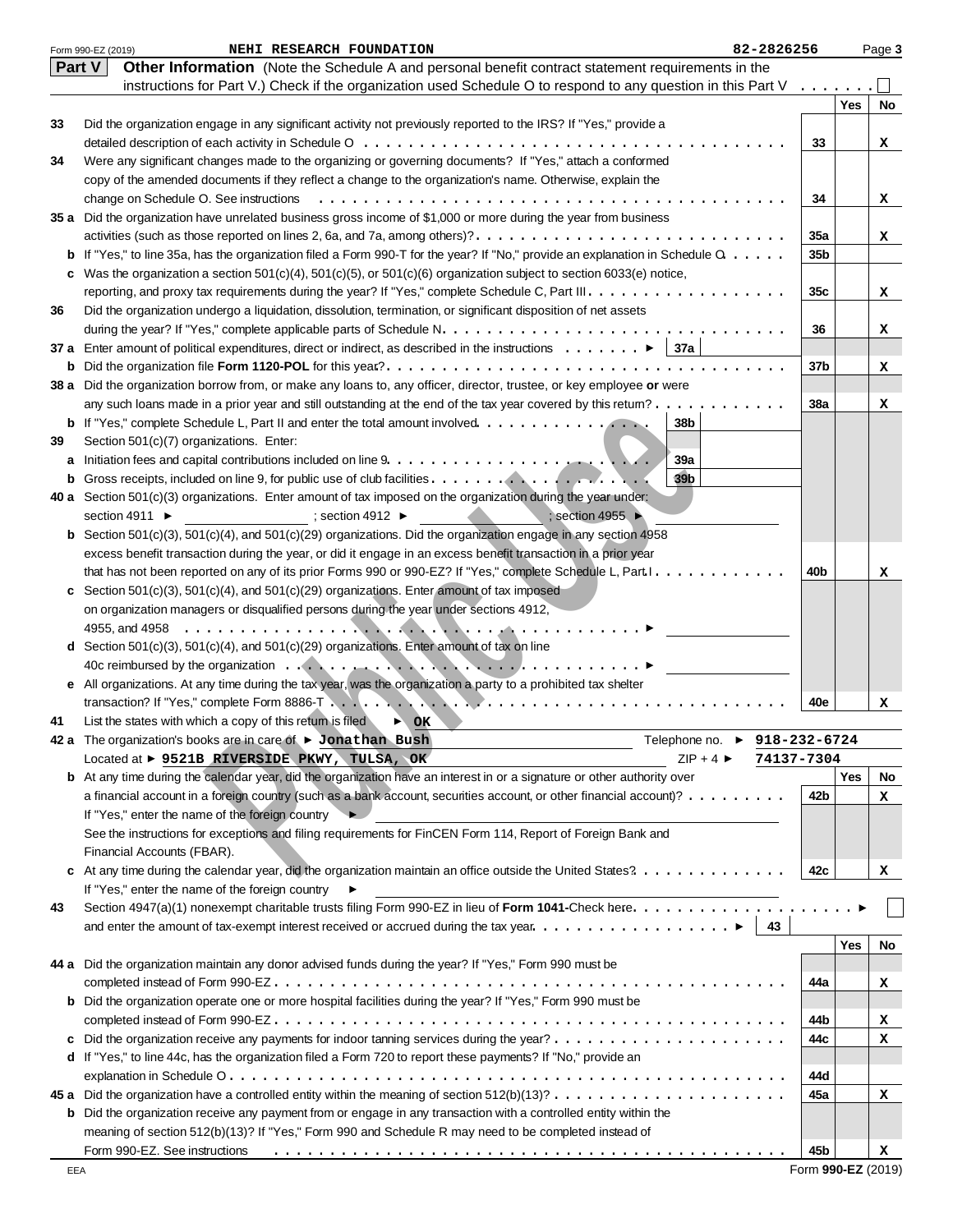|             | Form 990-EZ (2019) | NEHI RESEARCH FOUNDATION                                                                                                                                                   |                                       |                                       |                     |                                                   | 82-2826256    |                         |            | Page 4 |
|-------------|--------------------|----------------------------------------------------------------------------------------------------------------------------------------------------------------------------|---------------------------------------|---------------------------------------|---------------------|---------------------------------------------------|---------------|-------------------------|------------|--------|
|             |                    |                                                                                                                                                                            |                                       |                                       |                     |                                                   |               |                         | <b>Yes</b> | No     |
| 46          |                    | Did the organization engage, directly or indirectly, in political campaign activities on behalf of or in opposition                                                        |                                       |                                       |                     |                                                   |               |                         |            |        |
|             |                    |                                                                                                                                                                            |                                       |                                       |                     |                                                   |               | 46                      |            | x      |
|             | <b>Part VI</b>     | Section 501(c)(3) Organizations Only                                                                                                                                       |                                       |                                       |                     |                                                   |               |                         |            |        |
|             |                    | All section 501(c)(3) organizations must answer questions 47 - 49b and 52, and complete the tables for lines                                                               |                                       |                                       |                     |                                                   |               |                         |            |        |
|             |                    | 50 and 51.                                                                                                                                                                 |                                       |                                       |                     |                                                   |               |                         |            |        |
|             |                    | Check if the organization used Schedule O to respond to any question in this Part VI $\dots \dots \dots$                                                                   |                                       |                                       |                     |                                                   |               |                         |            |        |
|             |                    |                                                                                                                                                                            |                                       |                                       |                     |                                                   |               |                         | <b>Yes</b> | No     |
| 47          |                    | Did the organization engage in lobbying activities or have a section 501(h) election in effect during the tax                                                              |                                       |                                       |                     |                                                   |               |                         |            |        |
|             |                    |                                                                                                                                                                            |                                       |                                       |                     |                                                   |               | 47                      |            | х      |
| 48          |                    |                                                                                                                                                                            |                                       |                                       |                     |                                                   |               | 48                      |            | х      |
| 49 a        |                    |                                                                                                                                                                            |                                       |                                       |                     |                                                   |               | 49a<br>49b              |            | x      |
| b           |                    | Complete this table for the organization's five highest compensated employees (other than officers, directors, trustees and key                                            |                                       |                                       |                     |                                                   |               |                         |            |        |
| 50          |                    | employees) who each received more than \$100,000 of compensation from the organization. If there is none, enter "None."                                                    |                                       |                                       |                     |                                                   |               |                         |            |        |
|             |                    |                                                                                                                                                                            |                                       |                                       |                     |                                                   |               |                         |            |        |
|             |                    |                                                                                                                                                                            | (b) Average                           | (c) Reportable                        |                     | (d) Health benefits,<br>contributions to employee |               | (e) Estimated amount of |            |        |
|             |                    | (a) Name and title of each employee                                                                                                                                        | hours per week<br>devoted to position | compensation<br>(Forms W-2/1099-MISC) |                     | benefit plans, and deferred<br>compensation       |               | other compensation      |            |        |
|             |                    |                                                                                                                                                                            |                                       |                                       |                     |                                                   |               |                         |            |        |
| <b>NONE</b> |                    |                                                                                                                                                                            |                                       |                                       |                     |                                                   |               |                         |            |        |
|             |                    |                                                                                                                                                                            |                                       |                                       |                     |                                                   |               |                         |            |        |
|             |                    |                                                                                                                                                                            |                                       |                                       |                     |                                                   |               |                         |            |        |
|             |                    |                                                                                                                                                                            |                                       |                                       |                     |                                                   |               |                         |            |        |
|             |                    |                                                                                                                                                                            |                                       |                                       |                     |                                                   |               |                         |            |        |
|             |                    |                                                                                                                                                                            |                                       |                                       |                     |                                                   |               |                         |            |        |
|             |                    |                                                                                                                                                                            |                                       |                                       |                     |                                                   |               |                         |            |        |
|             |                    |                                                                                                                                                                            |                                       |                                       |                     |                                                   |               |                         |            |        |
|             |                    |                                                                                                                                                                            |                                       |                                       |                     |                                                   |               |                         |            |        |
| f           |                    | Total number of other employees paid over \$100,000 ▶                                                                                                                      |                                       |                                       |                     |                                                   |               |                         |            |        |
| 51          |                    | Complete this table for the organization's five highest compensated independent contractors who each received more than                                                    |                                       |                                       |                     |                                                   |               |                         |            |        |
|             |                    | \$100,000 of compensation from the organization. If there is none, enter "None."                                                                                           |                                       |                                       |                     |                                                   |               |                         |            |        |
|             |                    |                                                                                                                                                                            |                                       |                                       |                     |                                                   |               |                         |            |        |
|             |                    | (a) Name and business address of each independent contractor                                                                                                               |                                       |                                       | (b) Type of service |                                                   |               | (c) Compensation        |            |        |
|             |                    |                                                                                                                                                                            |                                       |                                       |                     |                                                   |               |                         |            |        |
| <b>NONE</b> |                    |                                                                                                                                                                            |                                       |                                       |                     |                                                   |               |                         |            |        |
|             |                    |                                                                                                                                                                            |                                       |                                       |                     |                                                   |               |                         |            |        |
|             |                    |                                                                                                                                                                            |                                       |                                       |                     |                                                   |               |                         |            |        |
|             |                    |                                                                                                                                                                            |                                       |                                       |                     |                                                   |               |                         |            |        |
|             |                    |                                                                                                                                                                            |                                       |                                       |                     |                                                   |               |                         |            |        |
|             |                    |                                                                                                                                                                            |                                       |                                       |                     |                                                   |               |                         |            |        |
|             |                    |                                                                                                                                                                            |                                       |                                       |                     |                                                   |               |                         |            |        |
|             |                    |                                                                                                                                                                            |                                       |                                       |                     |                                                   |               |                         |            |        |
|             |                    |                                                                                                                                                                            |                                       |                                       |                     |                                                   |               |                         |            |        |
|             |                    | <b>d</b> Total number of other independent contractors each receiving over \$100,000. $\blacktriangleright$                                                                |                                       |                                       |                     |                                                   |               |                         |            |        |
| 52          |                    | Did the organization complete Schedule A? Note: All section $501(c)(3)$ organizations must attach a                                                                        |                                       |                                       |                     |                                                   |               |                         |            |        |
|             |                    |                                                                                                                                                                            |                                       |                                       |                     |                                                   |               | X <br>Yes               |            | No     |
|             |                    | Under penalties of perjury, I declare that I have examined this return, including accompanying schedules and statements, and to the best of my knowledge and belief, it is |                                       |                                       |                     |                                                   |               |                         |            |        |
|             |                    | true, correct, and complete. Declaration of preparer (other than officer) is based on all information of which preparer has any knowledge.                                 |                                       |                                       |                     |                                                   |               |                         |            |        |
|             |                    | Jonathan Bush<br>Signature of officer                                                                                                                                      |                                       |                                       |                     | Date                                              |               |                         |            |        |
| Sign        |                    |                                                                                                                                                                            |                                       |                                       |                     |                                                   |               |                         |            |        |
| Here        |                    | Jonathan Bush, Treasurer<br>Type or print name and title                                                                                                                   |                                       |                                       |                     |                                                   |               |                         |            |        |
|             |                    | Print/Type preparer's name                                                                                                                                                 | Preparer's signature                  |                                       | Date                |                                                   |               | PTIN                    |            |        |
| Paid        |                    |                                                                                                                                                                            |                                       |                                       |                     | Check                                             | self-employed |                         |            |        |
|             |                    | Kelly W Kirby                                                                                                                                                              |                                       |                                       | 07-05-2020          |                                                   |               | P00319981               |            |        |
|             | <b>Preparer</b>    | $\blacktriangleright$ Kelly Kirby CPA PC<br>Firm's name                                                                                                                    |                                       |                                       |                     | Firm's EIN ▶                                      |               |                         |            |        |
|             | <b>Use Only</b>    | 4815 S Harvard Ave Ste 205<br>Firm's address<br>▸                                                                                                                          |                                       |                                       |                     |                                                   |               |                         |            |        |
|             |                    | Tulsa OK 74135-3066<br>May the IRS discuss this return with the preparer shown above? See instructions                                                                     |                                       |                                       |                     | Phone no.                                         | 918-747-5466  | x<br>Yes                |            | No     |
| FFA         |                    |                                                                                                                                                                            |                                       |                                       |                     |                                                   |               | Form 990-F7 (2019)      |            |        |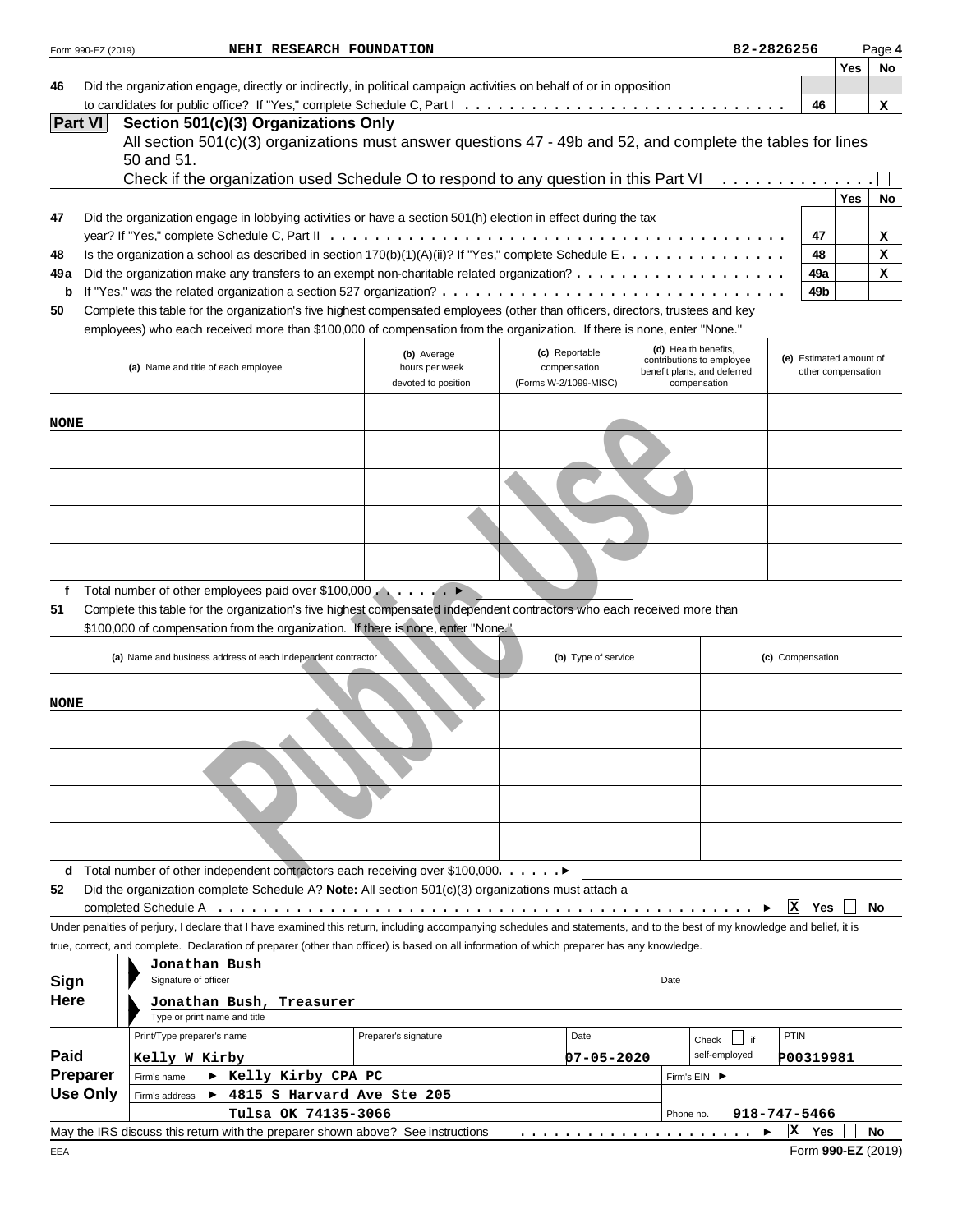| <b>SCHEDULE A</b> |  |  |
|-------------------|--|--|
|-------------------|--|--|

### **Public Charity Status and Public Support**

OMB No. 1545-0047

| (Form 990 or 990-EZ)       |  |
|----------------------------|--|
| Department of the Treasury |  |

## **Complete if the organization is a section 501(c)(3) organization or a section 4947(a)(1) nonexempt charitable trust. 2019**

▶ Attach to Form 990 or Form 990-EZ. **Depict on Public** Open to Public

**Inspection**

**Go to www.irs.gov/Form990 for instructions and the latest information.**

|     |              | Internal Revenue Service                                                                                                             |          | ► Go to www.irs.gov/Form990 for instructions and the latest information. |           |                          |                                       | ınsp    |
|-----|--------------|--------------------------------------------------------------------------------------------------------------------------------------|----------|--------------------------------------------------------------------------|-----------|--------------------------|---------------------------------------|---------|
|     |              | Name of the organization                                                                                                             |          |                                                                          |           |                          | <b>Employer identification number</b> |         |
|     |              | NEHI RESEARCH FOUNDATION                                                                                                             |          |                                                                          |           |                          | 82-2826256                            |         |
|     | Part I       | Reason for Public Charity Status (All organizations must complete this part.) See instructions.                                      |          |                                                                          |           |                          |                                       |         |
|     |              | The organization is not a private foundation because it is: (For lines 1 through 12, check only one box.)                            |          |                                                                          |           |                          |                                       |         |
| 1   |              | A church, convention of churches, or association of churches described in <b>section 170(b)(1)(A)(i).</b>                            |          |                                                                          |           |                          |                                       |         |
| 2   |              | A school described in section 170(b)(1)(A)(ii). (Attach Schedule E (Form 990 or 990-EZ).)                                            |          |                                                                          |           |                          |                                       |         |
| 3   |              | A hospital or a cooperative hospital service organization described in section 170(b)(1)(A)(iii).                                    |          |                                                                          |           |                          |                                       |         |
| 4   |              | A medical research organization operated in conjunction with a hospital described in section 170(b)(1)(A)(iii). Enter the            |          |                                                                          |           |                          |                                       |         |
|     |              | hospital's name, city, and state:                                                                                                    |          |                                                                          |           |                          |                                       |         |
| 5   |              | An organization operated for the benefit of a college or university owned or operated by a governmental unit described in            |          |                                                                          |           |                          |                                       |         |
|     |              | section 170(b)(1)(A)(iv). (Complete Part II.)                                                                                        |          |                                                                          |           |                          |                                       |         |
| 6   |              | A federal, state, or local government or governmental unit described in section 170(b)(1)(A)(v).                                     |          |                                                                          |           |                          |                                       |         |
| 7   | $\mathbf{x}$ | An organization that normally receives a substantial part of its support from a governmental unit or from the general public         |          |                                                                          |           |                          |                                       |         |
|     |              | described in section 170(b)(1)(A)(vi). (Complete Part II.)                                                                           |          |                                                                          |           |                          |                                       |         |
| 8   |              | A community trust described in section 170(b)(1)(A)(vi). (Complete Part II.)                                                         |          |                                                                          |           |                          |                                       |         |
| 9   |              | An agricultural research organization described in section 170(b)(1)(A)(ix) operated in conjunction with a land-grant college        |          |                                                                          |           |                          |                                       |         |
|     |              | or university or a non-land-grant college of agriculture (see instructions). Enter the name, city, and state of the college or       |          |                                                                          |           |                          |                                       |         |
|     |              | university:                                                                                                                          |          |                                                                          |           |                          |                                       |         |
| 10  |              | An organization that normally receives: (1) more than 33 1/3% of its support from contributions, membership fees, and gross          |          |                                                                          |           |                          |                                       |         |
|     |              | receipts from activities related to its exempt functions - subject to certain exceptions, and (2) no more than 33 1/3% of its        |          |                                                                          |           |                          |                                       |         |
|     |              | support from gross investment income and unrelated business taxable income (less section 511 tax) from businesses                    |          |                                                                          |           |                          |                                       |         |
|     |              | acquired by the organization after June 30, 1975. See section 509(a)(2). (Complete Part III.)                                        |          |                                                                          |           |                          |                                       |         |
| 11  |              | An organization organized and operated exclusively to test for public safety. See section 509(a)(4).                                 |          |                                                                          |           |                          |                                       |         |
| 12  |              | An organization organized and operated exclusively for the benefit of, to perform the functions of, or to carry out the purposes     |          |                                                                          |           |                          |                                       |         |
|     |              | of one or more publicly supported organizations described in section 509(a)(1) or section 509(a)(2). See section 509(a)(3).          |          |                                                                          |           |                          |                                       |         |
|     |              | Check the box in lines 12a through 12d that describes the type of supporting organization and complete lines 12e, 12f, and 12g.      |          |                                                                          |           |                          |                                       |         |
|     | a            | Type I. A supporting organization operated, supervised, or controlled by its supported organization(s), typically by giving          |          |                                                                          |           |                          |                                       |         |
|     |              | the supported organization(s) the power to regularly appoint or elect a majority of the directors or trustees of the                 |          |                                                                          |           |                          |                                       |         |
|     |              | supporting organization. You must complete Part IV, Sections A and B.                                                                |          |                                                                          |           |                          |                                       |         |
|     | b            | Type II. A supporting organization supervised or controlled in connection with its supported organization(s), by having<br>$\Box$    |          |                                                                          |           |                          |                                       |         |
|     |              | control or management of the supporting organization vested in the same persons that control or manage the supported                 |          |                                                                          |           |                          |                                       |         |
|     |              | organization(s). You must complete Part IV, Sections A and C.                                                                        |          |                                                                          |           |                          |                                       |         |
|     | C            | $\Box$<br>Type III functionally integrated. A supporting organization operated in connection with, and functionally integrated with, |          |                                                                          |           |                          |                                       |         |
|     |              | its supported organization(s) (see instructions). You must complete Part IV, Sections A, D, and E.                                   |          |                                                                          |           |                          |                                       |         |
|     | d            | $\Box$<br>Type III non-functionally integrated. A supporting organization operated in connection with its supported organization(s)  |          |                                                                          |           |                          |                                       |         |
|     |              | that is not functionally integrated. The organization generally must satisfy a distribution requirement and an attentiveness         |          |                                                                          |           |                          |                                       |         |
|     |              | requirement (see instructions). You must complete Part IV, Sections A and D, and Part V.                                             |          |                                                                          |           |                          |                                       |         |
|     | е            | Check this box if the organization received a written determination from the IRS that it is a Type I, Type II, Type III              |          |                                                                          |           |                          |                                       |         |
|     |              | functionally integrated, or Type III non-functionally integrated supporting organization.                                            |          |                                                                          |           |                          |                                       |         |
|     | f            |                                                                                                                                      |          |                                                                          |           |                          |                                       |         |
|     | g            | Provide the following information about the supported organization(s).                                                               |          |                                                                          |           |                          |                                       |         |
|     |              | (i) Name of supported organization                                                                                                   | (ii) EIN | (iii) Type of organization                                               |           | (iv) Is the organization | (v) Amount of monetary                | (vi) A  |
|     |              |                                                                                                                                      |          | (described on lines 1-10                                                 |           | listed in your governing | support (see                          | other s |
|     |              |                                                                                                                                      |          | above (see instructions))                                                | document? |                          | instructions)                         | inst    |
|     |              |                                                                                                                                      |          |                                                                          | Yes       | No                       |                                       |         |
|     |              |                                                                                                                                      |          |                                                                          |           |                          |                                       |         |
| (A) |              |                                                                                                                                      |          |                                                                          |           |                          |                                       |         |
|     |              |                                                                                                                                      |          |                                                                          |           |                          |                                       |         |
| (B) |              |                                                                                                                                      |          |                                                                          |           |                          |                                       |         |

|  | <b>a Type I.</b> A supporting organization operated, supervised, or controlled by its supported organization(s), typically by giving |
|--|--------------------------------------------------------------------------------------------------------------------------------------|
|  | the supported organization(s) the power to regularly appoint or elect a majority of the directors or trustees of the                 |
|  | supporting organization. You must complete Part IV, Sections A and B.                                                                |

|  | <b>b</b> Type II. A supporting organization supervised or controlled in connection with its supported organization(s), by having |
|--|----------------------------------------------------------------------------------------------------------------------------------|
|  | control or management of the supporting organization vested in the same persons that control or manage the supported             |
|  | organization(s). You must complete Part IV, Sections A and C.                                                                    |

|  | c   Type III functionally integrated. A supporting organization operated in connection with, and functionally integrated with, |  |
|--|--------------------------------------------------------------------------------------------------------------------------------|--|
|  | its supported organization(s) (see instructions). You must complete Part IV, Sections A, D, and E.                             |  |

| Provide the following information about the supported organization(s).<br>g |                                                                                                 |  |                                       |                          |                                                         |                                                       |
|-----------------------------------------------------------------------------|-------------------------------------------------------------------------------------------------|--|---------------------------------------|--------------------------|---------------------------------------------------------|-------------------------------------------------------|
| (i) Name of supported organization                                          | (ii) EIN<br>(iii) Type of organization<br>(described on lines 1-10<br>above (see instructions)) |  | (iv) Is the organization<br>document? | listed in your governing | (v) Amount of monetary<br>support (see<br>instructions) | (vi) Amount of<br>other support (see<br>instructions) |
|                                                                             |                                                                                                 |  | <b>Yes</b>                            | No                       |                                                         |                                                       |
| (A)                                                                         |                                                                                                 |  |                                       |                          |                                                         |                                                       |
| (B)                                                                         |                                                                                                 |  |                                       |                          |                                                         |                                                       |
| (C)                                                                         |                                                                                                 |  |                                       |                          |                                                         |                                                       |
| (D)                                                                         |                                                                                                 |  |                                       |                          |                                                         |                                                       |
| (E)                                                                         |                                                                                                 |  |                                       |                          |                                                         |                                                       |
| <b>Total</b>                                                                |                                                                                                 |  |                                       |                          |                                                         |                                                       |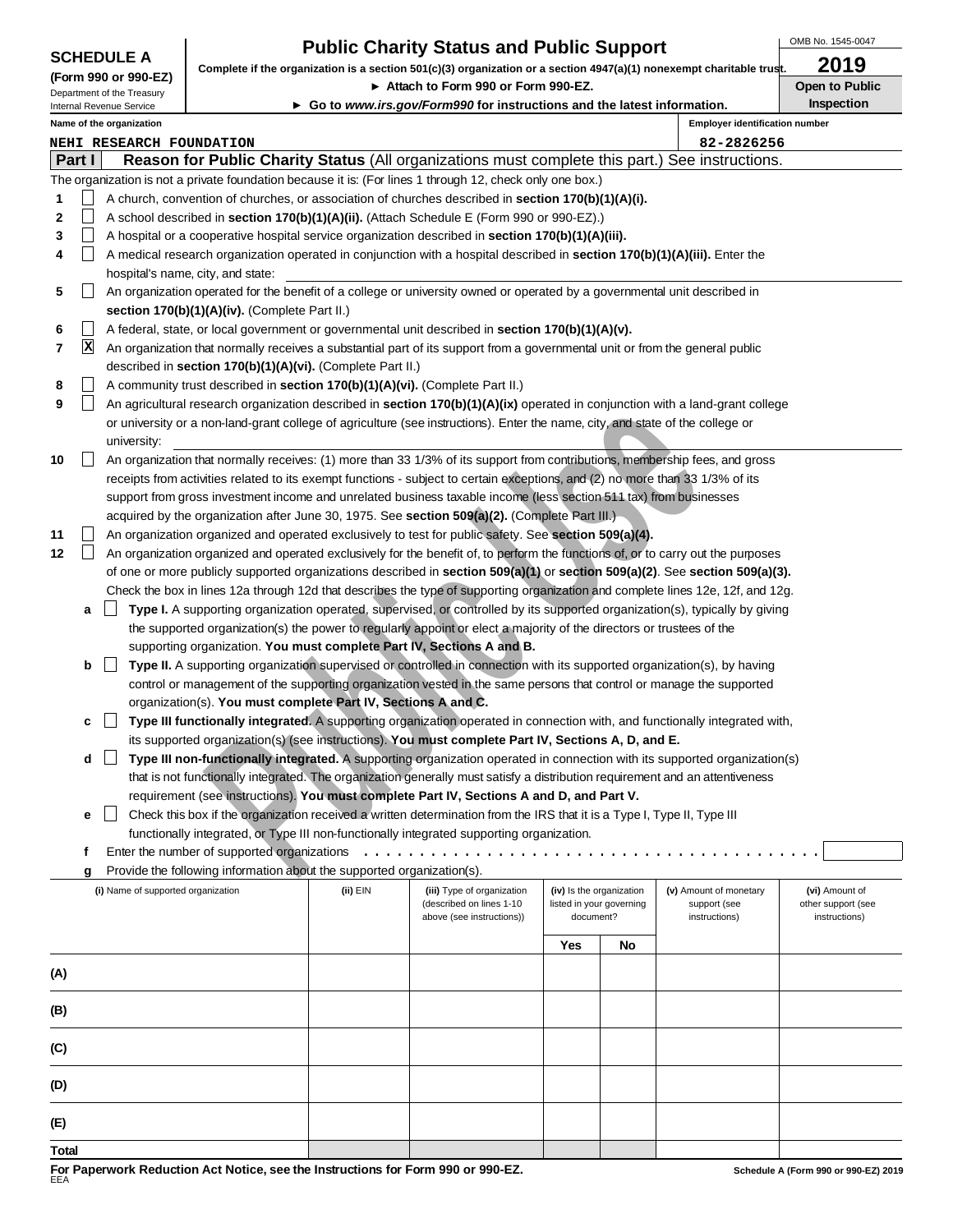|                                                                                                           | Schedule A (Form 990 or 990-EZ) 2019                                                                                                  | NEHI RESEARCH FOUNDATION |          |            |            | 82-2826256      | Page 2        |
|-----------------------------------------------------------------------------------------------------------|---------------------------------------------------------------------------------------------------------------------------------------|--------------------------|----------|------------|------------|-----------------|---------------|
| Support Schedule for Organizations Described in Sections 170(b)(1)(A)(iv) and 170(b)(1)(A)(vi)<br>Part II |                                                                                                                                       |                          |          |            |            |                 |               |
|                                                                                                           | (Complete only if you checked the box on line 5, 7, or 8 of Part I or if the organization failed to qualify under                     |                          |          |            |            |                 |               |
|                                                                                                           | Part III. If the organization fails to qualify under the tests listed below, please complete Part III.)                               |                          |          |            |            |                 |               |
|                                                                                                           | <b>Section A. Public Support</b>                                                                                                      |                          |          |            |            |                 |               |
|                                                                                                           | Calendar year (or fiscal year beginning in) >                                                                                         | (a) 2015                 | (b) 2016 | $(c)$ 2017 | $(d)$ 2018 | $(e)$ 2019      | (f) Total     |
| 1                                                                                                         | Gifts, grants, contributions, and                                                                                                     |                          |          |            |            |                 |               |
|                                                                                                           | membership fees received. (Do not                                                                                                     |                          |          |            |            |                 |               |
|                                                                                                           | include any "unusual grants.") $\ldots \ldots$                                                                                        |                          |          | 3,440      | 99,604     | 112,943         | 215,987       |
|                                                                                                           | 2 Tax revenues levied for the                                                                                                         |                          |          |            |            |                 |               |
|                                                                                                           | organization's benefit and either paid                                                                                                |                          |          |            |            |                 |               |
|                                                                                                           | to or expended on its behalf                                                                                                          |                          |          |            |            |                 |               |
| 3                                                                                                         | The value of services or facilities                                                                                                   |                          |          |            |            |                 |               |
|                                                                                                           | furnished by a governmental unit to the                                                                                               |                          |          |            |            |                 |               |
|                                                                                                           | organization without charge                                                                                                           |                          |          |            |            |                 |               |
|                                                                                                           | Total. Add lines 1 through 3                                                                                                          |                          |          | 3,440      | 99,604     | 112,943         | 215,987       |
| 5                                                                                                         | The portion of total contributions by                                                                                                 |                          |          |            |            |                 |               |
|                                                                                                           | each person (other than a                                                                                                             |                          |          |            |            |                 |               |
|                                                                                                           | governmental unit or publicly                                                                                                         |                          |          |            |            |                 |               |
|                                                                                                           | supported organization) included on                                                                                                   |                          |          |            |            |                 |               |
|                                                                                                           | line 1 that exceeds 2% of the amount                                                                                                  |                          |          |            |            |                 |               |
|                                                                                                           | shown on line 11, column (f) $\ldots \ldots$                                                                                          |                          |          |            |            |                 | 59,937        |
|                                                                                                           | Public support. Subtract line 5 from line 4                                                                                           |                          |          |            |            |                 | 156,050       |
|                                                                                                           | <b>Section B. Total Support</b>                                                                                                       |                          |          |            |            |                 |               |
|                                                                                                           | Calendar year (or fiscal year beginning in) >                                                                                         | (a) 2015                 | (b) 2016 | $(c)$ 2017 | $(d)$ 2018 | $(e)$ 2019      | (f) Total     |
| 7                                                                                                         | Amounts from line 4.                                                                                                                  |                          |          | 3,440      | 99,604     | 112,943         | 215,987       |
| 8                                                                                                         | Gross income from interest, dividends,                                                                                                |                          |          |            |            |                 |               |
|                                                                                                           | payments received on securities loans,                                                                                                |                          |          |            |            |                 |               |
|                                                                                                           | rents, royalties and income from                                                                                                      |                          |          |            |            |                 |               |
|                                                                                                           | similar sources                                                                                                                       |                          |          |            |            |                 |               |
| 9                                                                                                         | Net income from unrelated business                                                                                                    |                          |          |            |            |                 |               |
|                                                                                                           | activities, whether or not the business                                                                                               |                          |          |            |            |                 |               |
|                                                                                                           | is regularly carried on $\dots$                                                                                                       |                          |          |            |            |                 |               |
|                                                                                                           | 10 Other income. Do not include gain or                                                                                               |                          |          |            |            |                 |               |
|                                                                                                           | loss from the sale of capital assets                                                                                                  |                          |          |            |            |                 |               |
|                                                                                                           | (Explain in Part VI.)                                                                                                                 |                          |          |            |            |                 |               |
|                                                                                                           | 11 Total support. Add lines 7 through 10.                                                                                             |                          |          |            |            |                 | 215,987       |
|                                                                                                           | 12 Gross receipts from related activities, etc. (see instructions)                                                                    |                          |          |            |            | 12              | 86,679        |
|                                                                                                           | 13 First five years. If the Form 990 is for the organization's first, second, third, fourth, or fifth tax year as a section 501(c)(3) |                          |          |            |            |                 |               |
|                                                                                                           |                                                                                                                                       |                          |          |            |            |                 | ►  x          |
|                                                                                                           | <b>Section C. Computation of Public Support Percentage</b>                                                                            |                          |          |            |            |                 |               |
| 14                                                                                                        | Public support percentage for 2019 (line 6, column (f) divided by line 11, column (f)) $\dots \dots \dots$                            |                          |          |            |            | $\overline{14}$ | $\%$          |
| 15                                                                                                        |                                                                                                                                       |                          |          |            |            | 15              | $\frac{1}{2}$ |
|                                                                                                           | 16a 33 1/3% support test - 2019. If the organization did not check the box on line 13, and line 14 is 33 1/3% or more, check this     |                          |          |            |            |                 |               |
|                                                                                                           |                                                                                                                                       |                          |          |            |            |                 | $\Box$<br>▶   |
|                                                                                                           | b 33 1/3% support test - 2018. If the organization did not check a box on line 13 or 16a, and line 15 is 33 1/3% or more, check       |                          |          |            |            |                 |               |
|                                                                                                           |                                                                                                                                       |                          |          |            |            |                 | $\Box$        |
|                                                                                                           | 17a 10%-facts-and-circumstances test - 2019. If the organization did not check a box on line 13, 16a, or 16b, and line 14 is          |                          |          |            |            |                 |               |
|                                                                                                           | 10% or more, and if the organization meets the "facts-and-circumstances" test, check this box and stop here. Explain in               |                          |          |            |            |                 |               |
|                                                                                                           | Part VI how the organization meets the "facts-and-circumstances" test. The organization qualifies as a publicly supported             |                          |          |            |            |                 |               |
|                                                                                                           |                                                                                                                                       |                          |          |            |            |                 | $\mathbf{L}$  |
|                                                                                                           | b 10%-facts-and-circumstances test - 2018. If the organization did not check a box on line 13, 16a, 16b, or 17a, and line             |                          |          |            |            |                 |               |
|                                                                                                           | 15 is 10% or more, and if the organization meets the "facts-and-circumstances" test, check this box and stop here.                    |                          |          |            |            |                 |               |
|                                                                                                           | Explain in Part VI how the organization meets the "facts-and-circumstances" test. The organization qualifies as a publicly            |                          |          |            |            |                 |               |
|                                                                                                           |                                                                                                                                       |                          |          |            |            |                 |               |
|                                                                                                           | 18 Private foundation. If the organization did not check a box on line 13, 16a, 16b, 17a, or 17b, check this box and see              |                          |          |            |            |                 |               |
|                                                                                                           |                                                                                                                                       |                          |          |            |            |                 |               |
|                                                                                                           |                                                                                                                                       |                          |          |            |            |                 |               |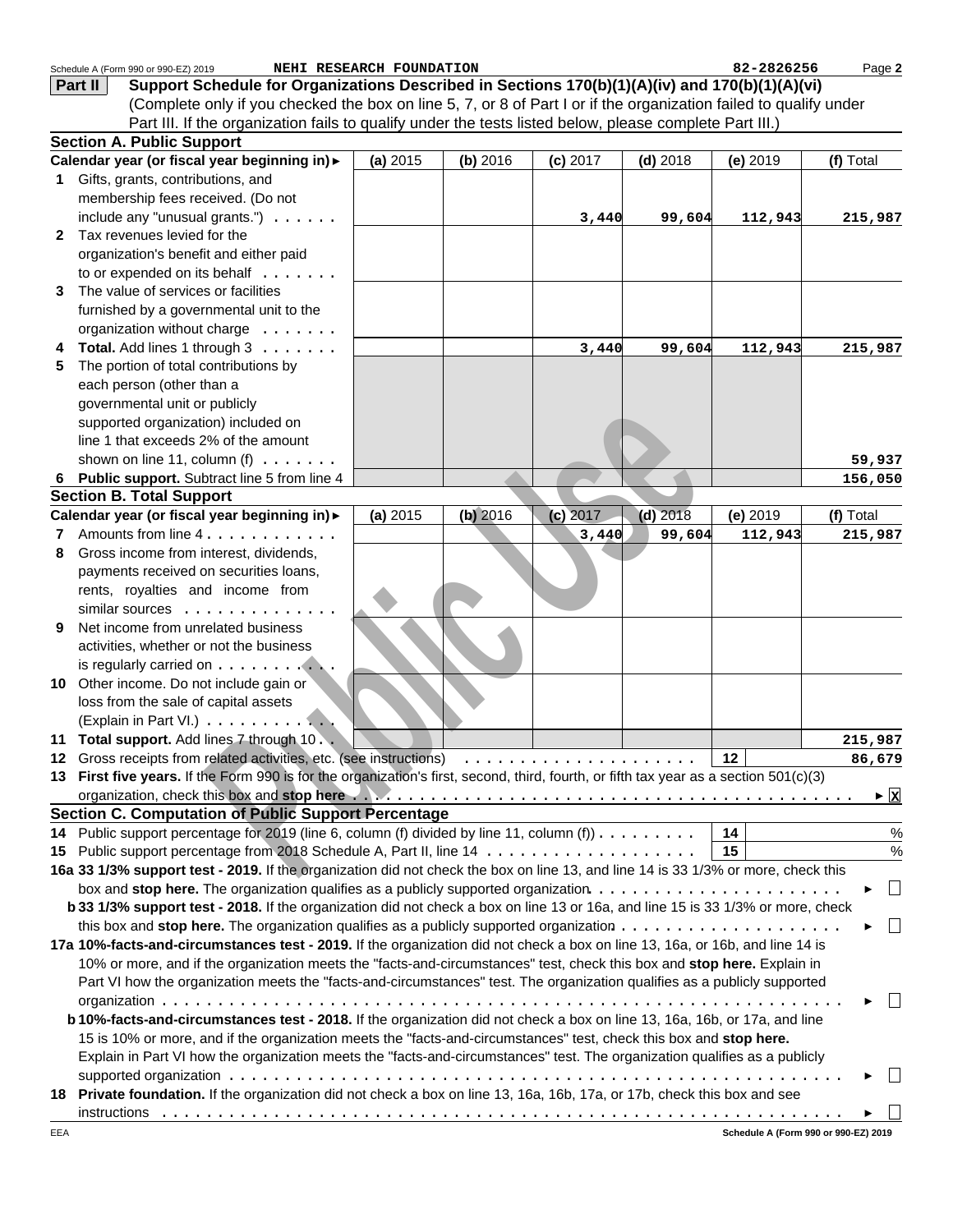|              | Schedule A (Form 990 or 990-EZ) 2019                                                                                                  | NEHI RESEARCH FOUNDATION |          |            |            | 82-2826256 | Page 3       |
|--------------|---------------------------------------------------------------------------------------------------------------------------------------|--------------------------|----------|------------|------------|------------|--------------|
|              | Support Schedule for Organizations Described in Section 509(a)(2)<br>Part III                                                         |                          |          |            |            |            |              |
|              | (Complete only if you checked the box on line 10 of Part I or if the organization failed to qualify under Part II.                    |                          |          |            |            |            |              |
|              | If the organization fails to qualify under the tests listed below, please complete Part II.)                                          |                          |          |            |            |            |              |
|              | <b>Section A. Public Support</b>                                                                                                      |                          |          |            |            |            |              |
|              | Calendar year (or fiscal year beginning in) >                                                                                         | (a) 2015                 | (b) 2016 | $(c)$ 2017 | $(d)$ 2018 | (e) 2019   | (f) Total    |
| 1.           | Gifts, grants, contributions, and membership fees                                                                                     |                          |          |            |            |            |              |
|              | received. (Do not include any "unusual grants.")                                                                                      |                          |          |            |            |            |              |
| $\mathbf{2}$ | Gross receipts from admissions, merchandise                                                                                           |                          |          |            |            |            |              |
|              | sold or services performed, or facilities                                                                                             |                          |          |            |            |            |              |
|              | fumished in any activity that is related to the<br>organization's tax-exempt purpose                                                  |                          |          |            |            |            |              |
| 3            | Gross receipts from activities that are not an                                                                                        |                          |          |            |            |            |              |
|              | unrelated trade or business under section 513.                                                                                        |                          |          |            |            |            |              |
| 4            | Tax revenues levied for the                                                                                                           |                          |          |            |            |            |              |
|              | organization's benefit and either paid to                                                                                             |                          |          |            |            |            |              |
|              | or expended on its behalf                                                                                                             |                          |          |            |            |            |              |
| 5            | The value of services or facilities                                                                                                   |                          |          |            |            |            |              |
|              | furnished by a governmental unit to the                                                                                               |                          |          |            |            |            |              |
|              | organization without charge                                                                                                           |                          |          |            |            |            |              |
| 6            | Total. Add lines 1 through 5                                                                                                          |                          |          |            |            |            |              |
|              | 7a Amounts included on lines 1, 2, and 3                                                                                              |                          |          |            |            |            |              |
|              | received from disqualified persons<br>$\ddotsc$                                                                                       |                          |          |            |            |            |              |
|              | <b>b</b> Amounts included on lines 2 and 3                                                                                            |                          |          |            |            |            |              |
|              | received from other than disqualified                                                                                                 |                          |          |            |            |            |              |
|              | persons that exceed the greater of \$5,000                                                                                            |                          |          |            |            |            |              |
|              | or 1% of the amount on line 13 for the year                                                                                           |                          |          |            |            |            |              |
|              | c Add lines 7a and 7b<br>.                                                                                                            |                          |          |            |            |            |              |
| 8            | Public support. (Subtract line 7c from                                                                                                |                          |          |            |            |            |              |
|              | line 6.) $\ldots \ldots \ldots \ldots \ldots \ldots$                                                                                  |                          |          |            |            |            |              |
|              | <b>Section B. Total Support</b>                                                                                                       |                          |          |            |            |            |              |
|              | Calendar year (or fiscal year beginning in) >                                                                                         | (a) 2015                 | (b) 2016 | $(c)$ 2017 | $(d)$ 2018 | $(e)$ 2019 | (f) Total    |
| 9            | Amounts from line 6                                                                                                                   |                          |          |            |            |            |              |
|              | 10a Gross income from interest, dividends,                                                                                            |                          |          |            |            |            |              |
|              |                                                                                                                                       |                          |          |            |            |            |              |
|              | payments received on securities loans, rents,                                                                                         |                          |          |            |            |            |              |
|              | royalties, and income from similar sources<br><b>b</b> Unrelated business taxable income (less                                        |                          |          |            |            |            |              |
|              | section 511 taxes) from businesses                                                                                                    |                          |          |            |            |            |              |
|              | acquired after June 30, 1975                                                                                                          |                          |          |            |            |            |              |
|              |                                                                                                                                       |                          |          |            |            |            |              |
|              | c Add lines 10a and 10b                                                                                                               |                          |          |            |            |            |              |
|              | 11 Net income from unrelated business                                                                                                 |                          |          |            |            |            |              |
|              | activities not included in line 10b, whether                                                                                          |                          |          |            |            |            |              |
|              | or not the business is regularly carried on                                                                                           |                          |          |            |            |            |              |
|              | 12 Other income. Do not include gain or                                                                                               |                          |          |            |            |            |              |
|              | loss from the sale of capital assets                                                                                                  |                          |          |            |            |            |              |
|              | (Explain in Part VI.)                                                                                                                 |                          |          |            |            |            |              |
|              | 13 Total support. (Add lines 9, 10c, 11,                                                                                              |                          |          |            |            |            |              |
|              | and 12.) $\ldots$                                                                                                                     |                          |          |            |            |            |              |
|              | 14 First five years. If the Form 990 is for the organization's first, second, third, fourth, or fifth tax year as a section 501(c)(3) |                          |          |            |            |            |              |
|              |                                                                                                                                       |                          |          |            |            |            |              |
|              | <b>Section C. Computation of Public Support Percentage</b>                                                                            |                          |          |            |            |            |              |
|              | 15 Public support percentage for 2019 (line 8, column (f), divided by line 13, column (f))                                            |                          |          |            |            | 15         | %            |
|              |                                                                                                                                       |                          |          |            |            | 16         | $\%$         |
|              | Section D. Computation of Investment Income Percentage                                                                                |                          |          |            |            |            |              |
|              | 17 Investment income percentage for 2019 (line 10c, column (f), divided by line 13, column (f)).                                      |                          |          |            |            | 17         | %            |
|              |                                                                                                                                       |                          |          |            |            | 18         | %            |
|              | 19a 33 1/3% support tests - 2019. If the organization did not check the box on line 14, and line 15 is more than 33 1/3%, and line    |                          |          |            |            |            |              |
|              | 17 is not more than 33 1/3%, check this box and stop here. The organization qualifies as a publicly supported organization ►          |                          |          |            |            |            | $\mathbf{L}$ |
|              | b 33 1/3% support tests - 2018. If the organization did not check a box on line 14 or line 19a, and line 16 is more than 33 1/3%, and |                          |          |            |            |            |              |
|              | line 18 is not more than 33 1/3%, check this box and stop here. The organization qualifies as a publicly supported organization ►     |                          |          |            |            |            |              |
| 20           | Private foundation. If the organization did not check a box on line 14, 19a, or 19b, check this box and see instructions. ▶           |                          |          |            |            |            |              |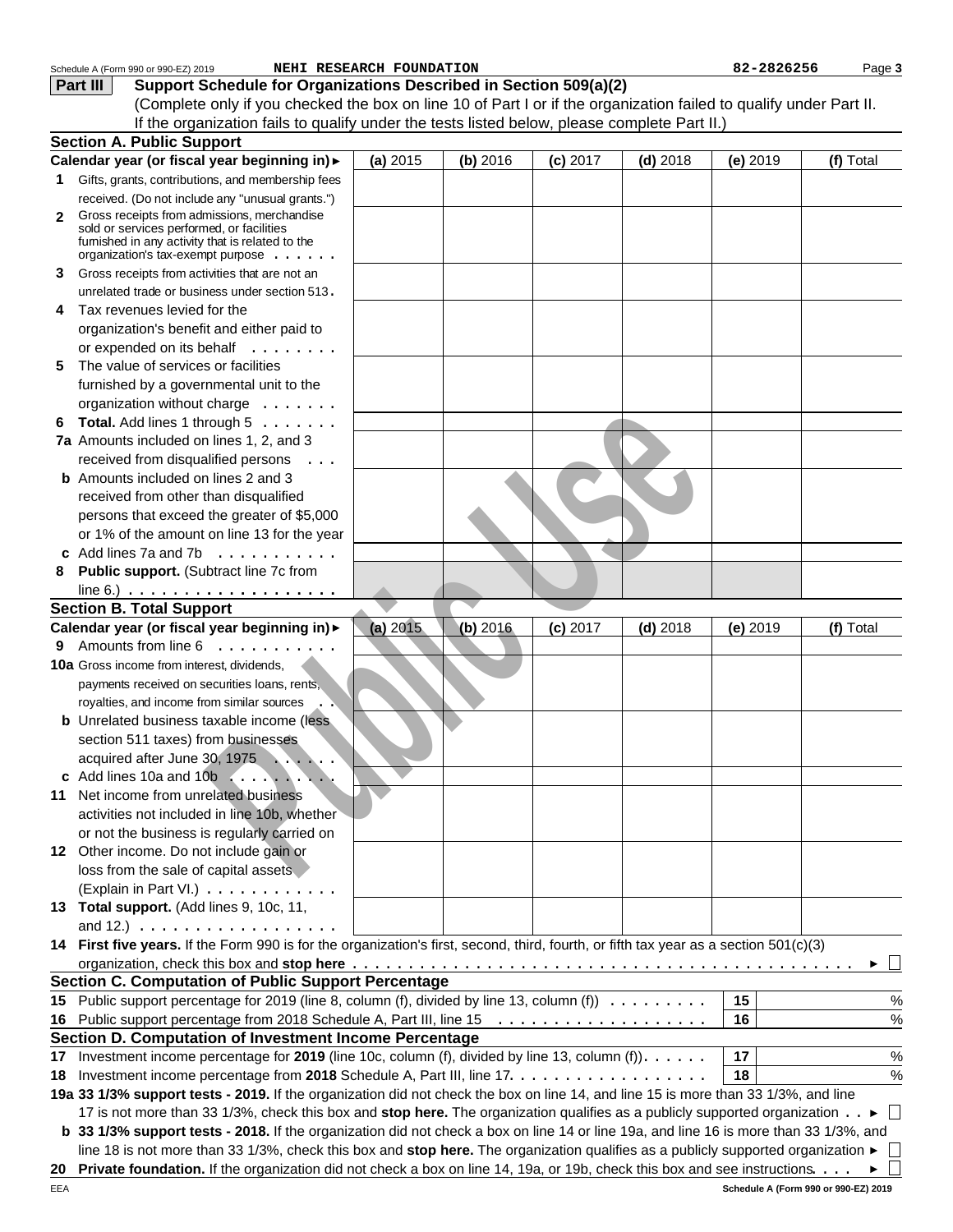|                | 82-2826256<br>Schedule A (Form 990 or 990-EZ) 2019<br>NEHI RESEARCH FOUNDATION                                         |                                      |            | Page 4    |
|----------------|------------------------------------------------------------------------------------------------------------------------|--------------------------------------|------------|-----------|
| Part IV        | <b>Supporting Organizations</b>                                                                                        |                                      |            |           |
|                | (Complete only if you checked a box in line 12 on Part I. If you checked 12a of Part I, complete Sections A            |                                      |            |           |
|                | and B. If you checked 12b of Part I, complete Sections A and C. If you checked 12c of Part I, complete                 |                                      |            |           |
|                | Sections A, D, and E. If you checked 12d of Part I, complete Sections A and D, and complete Part V.)                   |                                      |            |           |
|                | <b>Section A. All Supporting Organizations</b>                                                                         |                                      |            |           |
|                |                                                                                                                        |                                      | <b>Yes</b> | <b>No</b> |
| 1              | Are all of the organization's supported organizations listed by name in the organization's governing                   |                                      |            |           |
|                | documents? If "No," describe in Part VI how the supported organizations are designated. If designated by               |                                      |            |           |
|                | class or purpose, describe the designation. If historic and continuing relationship, explain.                          | 1                                    |            |           |
| $\overline{2}$ | Did the organization have any supported organization that does not have an IRS determination of status                 |                                      |            |           |
|                | under section 509(a)(1) or (2)? If "Yes," explain in <b>Part VI</b> how the organization determined that the supported |                                      |            |           |
|                | organization was described in section 509(a)(1) or (2).                                                                | $\mathbf{2}$                         |            |           |
|                | 3a Did the organization have a supported organization described in section $501(c)(4)$ , (5), or (6)? If "Yes," answer |                                      |            |           |
|                | $(b)$ and $(c)$ below.                                                                                                 | 3a                                   |            |           |
| b              | Did the organization confirm that each supported organization qualified under section $501(c)(4)$ , (5), or (6) and    |                                      |            |           |
|                | satisfied the public support tests under section $509(a)(2)?$ If "Yes," describe in Part VI when and how the           |                                      |            |           |
|                |                                                                                                                        |                                      |            |           |
|                | organization made the determination.                                                                                   | 3 <sub>b</sub>                       |            |           |
| c              | Did the organization ensure that all support to such organizations was used exclusively for section $170(c)(2)(B)$     |                                      |            |           |
|                | purposes? If "Yes," explain in Part VI what controls the organization put in place to ensure such use.                 | 3c                                   |            |           |
|                | 4a Was any supported organization not organized in the United States ("foreign supported organization")? If            |                                      |            |           |
|                | "Yes," and if you checked 12a or 12b in Part I, answer (b) and (c) below.                                              | 4a                                   |            |           |
| b              | Did the organization have ultimate control and discretion in deciding whether to make grants to the foreign            |                                      |            |           |
|                | supported organization? If "Yes," describe in Part VI how the organization had such control and discretion             |                                      |            |           |
|                | despite being controlled or supervised by or in connection with its supported organizations.                           | 4 <sub>b</sub>                       |            |           |
|                | Did the organization support any foreign supported organization that does not have an IRS determination                |                                      |            |           |
|                | under sections 501(c)(3) and 509(a)(1) or (2)? If "Yes," explain in Part VI what controls the organization used        |                                      |            |           |
|                | to ensure that all support to the foreign supported organization was used exclusively for section 170(c)(2)(B)         |                                      |            |           |
|                | purposes.                                                                                                              | 4c                                   |            |           |
|                | 5a Did the organization add, substitute, or remove any supported organizations during the tax year? If "Yes,"          |                                      |            |           |
|                | answer (b) and (c) below (if applicable). Also, provide detail in Part VI, including (i) the names and EIN             |                                      |            |           |
|                | numbers of the supported organizations added, substituted, or removed; (ii) the reasons for each such action;          |                                      |            |           |
|                | (iii) the authority under the organization's organizing document authorizing such action; and (iv) how the action      |                                      |            |           |
|                | was accomplished (such as by amendment to the organizing document).                                                    | 5a                                   |            |           |
| b              | Type I or Type II only. Was any added or substituted supported organization part of a class already                    |                                      |            |           |
|                | designated in the organization's organizing document?                                                                  | 5 <sub>b</sub>                       |            |           |
|                | c Substitutions only. Was the substitution the result of an event beyond the organization's control?                   | 5c                                   |            |           |
|                | Did the organization provide support (whether in the form of grants or the provision of services or facilities) to     |                                      |            |           |
|                | anyone other than (i) its supported organizations, (ii) individuals that are part of the charitable class benefited    |                                      |            |           |
|                | by one or more of its supported organizations, or (iii) other supporting organizations that also support or            |                                      |            |           |
|                | benefit one or more of the filing organization's supported organizations? If "Yes," provide detail in Part VI.         | 6                                    |            |           |
| 7              | Did the organization provide a grant, loan, compensation, or other similar payment to a substantial contributor        |                                      |            |           |
|                | (as defined in section $4958(c)(3)(C)$ ), a family member of a substantial contributor, or a 35% controlled entity     |                                      |            |           |
|                | with regard to a substantial contributor? If "Yes," complete Part I of Schedule L (Form 990 or 990-EZ).                | 7                                    |            |           |
| 8              | Did the organization make a loan to a disqualified person (as defined in section 4958) not described in line 7?        |                                      |            |           |
|                | If "Yes," complete Part I of Schedule L (Form 990 or 990-EZ).                                                          | 8                                    |            |           |
| 9а             | Was the organization controlled directly or indirectly at any time during the tax year by one or more                  |                                      |            |           |
|                | disqualified persons as defined in section 4946 (other than foundation managers and organizations described            |                                      |            |           |
|                | in section 509(a)(1) or (2))? If "Yes," provide detail in Part VI.                                                     | 9a                                   |            |           |
| b              | Did one or more disqualified persons (as defined in line 9a) hold a controlling interest in any entity in which        |                                      |            |           |
|                |                                                                                                                        | 9b                                   |            |           |
|                | the supporting organization had an interest? If "Yes," provide detail in Part VI.                                      |                                      |            |           |
| c              | Did a disqualified person (as defined in line 9a) have an ownership interest in, or derive any personal benefit        |                                      |            |           |
|                | from, assets in which the supporting organization also had an interest? If "Yes," provide detail in Part VI.           | 9c                                   |            |           |
|                | 10a Was the organization subject to the excess business holdings rules of section 4943 because of section              |                                      |            |           |
|                | 4943(f) (regarding certain Type II supporting organizations, and all Type III non-functionally integrated              |                                      |            |           |
|                | supporting organizations)? If "Yes," answer 10b below.                                                                 | 10a                                  |            |           |
| b              | Did the organization have any excess business holdings in the tax year? (Use Schedule C, Form 4720, to                 |                                      |            |           |
|                | determine whether the organization had excess business holdings.)                                                      | 10 <sub>b</sub>                      |            |           |
| EEA            |                                                                                                                        | Schedule A (Form 990 or 990-EZ) 2019 |            |           |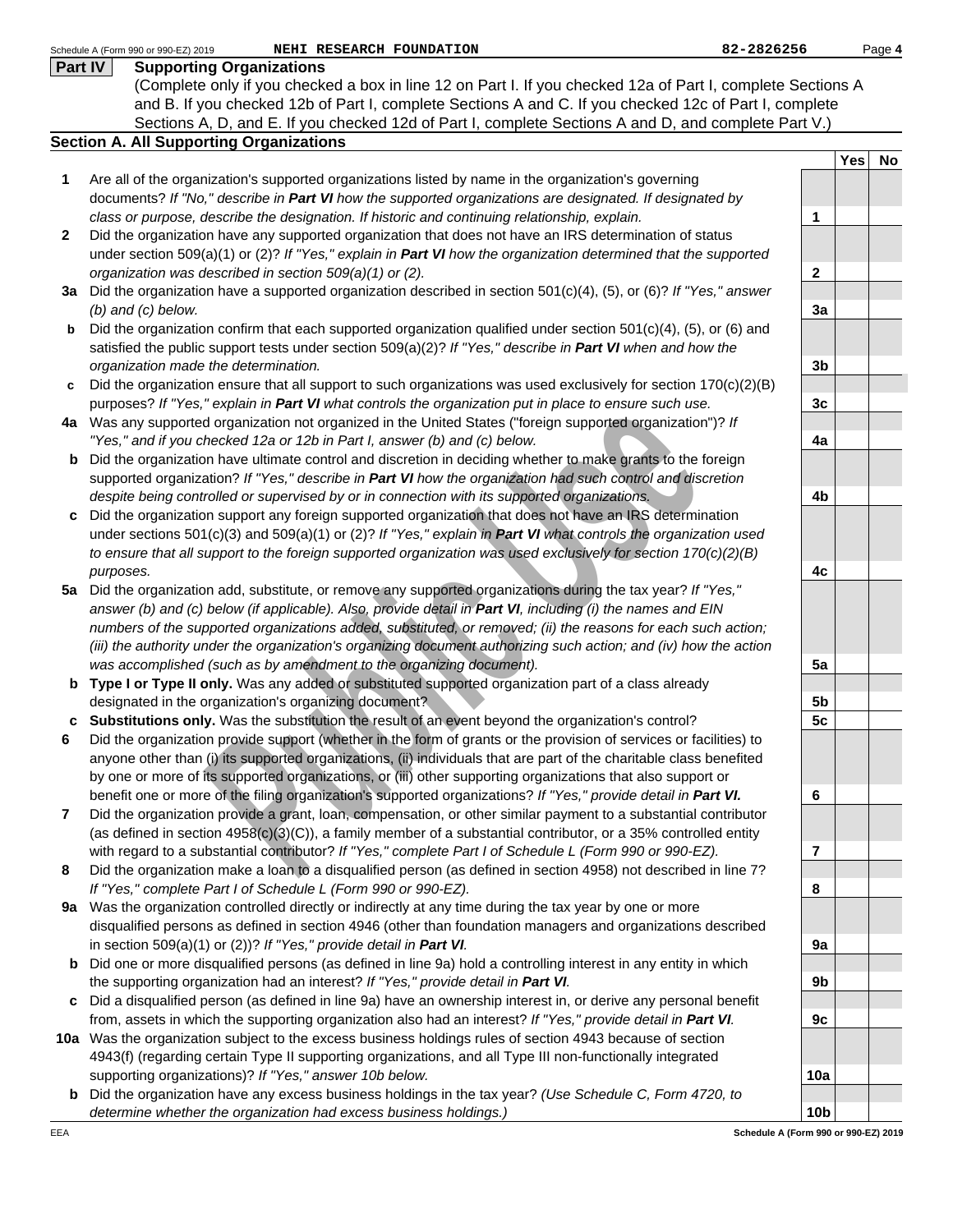|              | NEHI RESEARCH FOUNDATION<br>Schedule A (Form 990 or 990-EZ) 2019                                                                                                 | 82-2826256      |            | Page 5 |
|--------------|------------------------------------------------------------------------------------------------------------------------------------------------------------------|-----------------|------------|--------|
|              | <b>Supporting Organizations (continued)</b><br><b>Part IV</b>                                                                                                    |                 |            |        |
|              |                                                                                                                                                                  |                 | Yes        | No     |
|              | 11 Has the organization accepted a gift or contribution from any of the following persons?                                                                       |                 |            |        |
|              | a A person who directly or indirectly controls, either alone or together with persons described in (b) and (c)                                                   |                 |            |        |
|              | below, the governing body of a supported organization?                                                                                                           | 11a             |            |        |
|              | <b>b</b> A family member of a person described in (a) above?                                                                                                     | 11 <sub>b</sub> |            |        |
|              | c A 35% controlled entity of a person described in (a) or (b) above? If "Yes" to a, b, or c, provide detail in Part VI.                                          | 11c             |            |        |
|              | <b>Section B. Type I Supporting Organizations</b>                                                                                                                |                 |            |        |
| 1            | Did the directors, trustees, or membership of one or more supported organizations have the power to                                                              |                 | Yes        | No     |
|              | regularly appoint or elect at least a majority of the organization's directors or trustees at all times during the                                               |                 |            |        |
|              | tax year? If "No," describe in Part VI how the supported organization(s) effectively operated, supervised, or                                                    |                 |            |        |
|              | controlled the organization's activities. If the organization had more than one supported organization,                                                          |                 |            |        |
|              | describe how the powers to appoint and/or remove directors or trustees were allocated among the supported                                                        |                 |            |        |
|              | organizations and what conditions or restrictions, if any, applied to such powers during the tax year.                                                           |                 |            |        |
|              |                                                                                                                                                                  | 1               |            |        |
| 2            | Did the organization operate for the benefit of any supported organization other than the supported                                                              |                 |            |        |
|              | organization(s) that operated, supervised, or controlled the supporting organization? If "Yes," explain in Part                                                  |                 |            |        |
|              | VI how providing such benefit carried out the purposes of the supported organization(s) that operated,<br>supervised, or controlled the supporting organization. |                 |            |        |
|              | <b>Section C. Type II Supporting Organizations</b>                                                                                                               | $\mathbf 2$     |            |        |
|              |                                                                                                                                                                  |                 | Yes        | No     |
| 1            | Were a majority of the organization's directors or trustees during the tax year also a majority of the directors                                                 |                 |            |        |
|              | or trustees of each of the organization's supported organization(s)? If "No," describe in Part VI how control                                                    |                 |            |        |
|              | or management of the supporting organization was vested in the same persons that controlled or managed                                                           |                 |            |        |
|              | the supported organization(s).                                                                                                                                   | 1               |            |        |
|              | <b>Section D. All Type III Supporting Organizations</b>                                                                                                          |                 |            |        |
|              |                                                                                                                                                                  |                 | Yes        | No     |
| 1            | Did the organization provide to each of its supported organizations, by the last day of the fifth month of the                                                   |                 |            |        |
|              | organization's tax year, (i) a written notice describing the type and amount of support provided during the prior tax                                            |                 |            |        |
|              | year, (ii) a copy of the Form 990 that was most recently filed as of the date of notification, and (iii) copies of the                                           |                 |            |        |
|              | organization's governing documents in effect on the date of notification, to the extent not previously provided?                                                 | 1               |            |        |
| $\mathbf{2}$ | Were any of the organization's officers, directors, or trustees either (i) appointed or elected by the supported                                                 |                 |            |        |
|              | organization(s) or (ii) serving on the governing body of a supported organization? If "No," explain in Part VI how                                               |                 |            |        |
|              | the organization maintained a close and continuous working relationship with the supported organization(s).                                                      |                 |            |        |
| 3            | By reason of the relationship described in (2), did the organization's supported organizations have a                                                            | 2               |            |        |
|              | significant voice in the organization's investment policies and in directing the use of the organization's                                                       |                 |            |        |
|              | income or assets at all times during the tax year? If "Yes," describe in Part VI the role the organization's                                                     |                 |            |        |
|              | supported organizations played in this regard.                                                                                                                   | 3               |            |        |
|              | Section E. Type III Functionally Integrated Supporting Organizations                                                                                             |                 |            |        |
| 1            | Check the box next to the method that the organization used to satisfy the Integral Part Test during the year (see instructions).                                |                 |            |        |
| a            | The organization satisfied the Activities Test. Complete line 2 below.                                                                                           |                 |            |        |
| b            | The organization is the parent of each of its supported organizations. Complete line 3 below.                                                                    |                 |            |        |
| c            | The organization supported a governmental entity. Describe in Part VI how you supported a government entity (see instructions).                                  |                 |            |        |
| 2            | Activities Test. Answer (a) and (b) below.                                                                                                                       |                 | <b>Yes</b> | No     |
| a            | Did substantially all of the organization's activities during the tax year directly further the exempt purposes of                                               |                 |            |        |
|              | the supported organization(s) to which the organization was responsive? If "Yes," then in Part VI identify                                                       |                 |            |        |
|              | those supported organizations and explain how these activities directly furthered their exempt purposes,                                                         |                 |            |        |
|              | how the organization was responsive to those supported organizations, and how the organization determined                                                        |                 |            |        |
|              | that these activities constituted substantially all of its activities.                                                                                           | 2a              |            |        |
|              | <b>b</b> Did the activities described in (a) constitute activities that, but for the organization's involvement, one or more                                     |                 |            |        |
|              | of the organization's supported organization(s) would have been engaged in? If "Yes," explain in Part VI the                                                     |                 |            |        |

#### **Section E. Type III Functionally Integrated Supporting Organizations**

- **1** Check the box next to the method that the organization used to satisfy the Integral Part Test during the year **(see instructions)**.
- **a** The organization satisfied the Activities Test. Complete **line 2** below.
- **b**  $\Box$  The organization is the parent of each of its supported organizations. Complete **line 3** below.
- **c** The organization supported a governmental entity. Describe in **Part VI** how you supported a government entity (see instructions).
- **2 Yes No** Activities Test. **Answer (a) and (b) below.**
- **a** Did substantially all of the organization's activities during the tax year directly further the exempt purposes of the supported organization(s) to which the organization was responsive? If "Yes," then in **Part VI identify those supported organizations and explain** how these activities directly furthered their exempt purposes, how the organization was responsive to those supported organizations, and how the organization determined that these activities constituted substantially all of its activities.
- **b** Did the activities described in (a) constitute activities that, but for the organization's involvement, one or more of the organization's supported organization(s) would have been engaged in? If "Yes," explain in **Part VI** the reasons for the organization's position that its supported organization(s) would have engaged in these activities but for the organization's involvement.
- **3** Parent of Supported Organizations. **Answer (a) and (b) below.**
- **a** Did the organization have the power to regularly appoint or elect a majority of the officers, directors, or trustees of each of the supported organizations? Provide details in **Part VI.**
- **b** Did the organization exercise a substantial degree of direction over the policies, programs, and activities of each of its supported organizations? If "Yes," describe in **Part VI** the role played by the organization in this regard.

**2b**

**3a**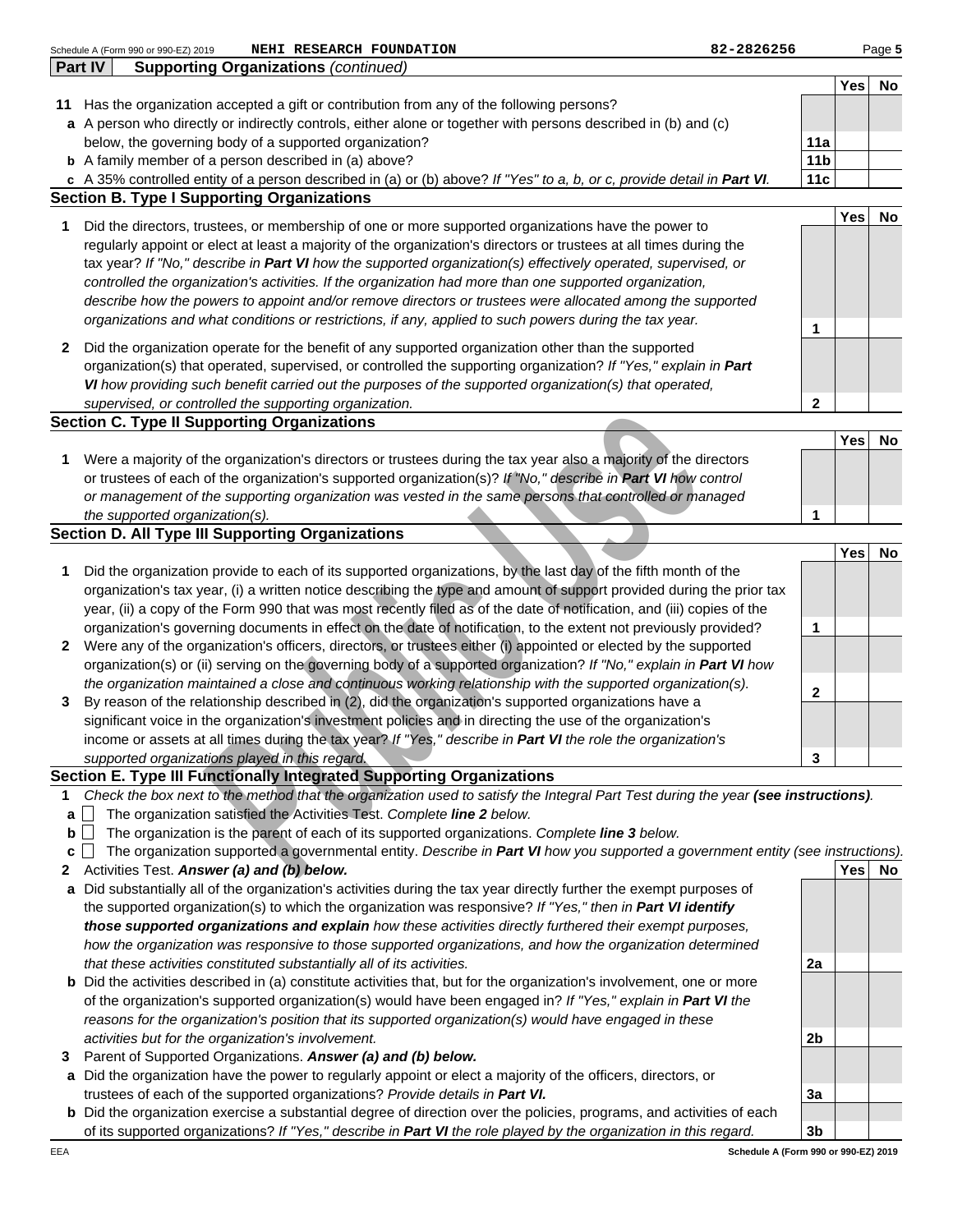|     | NEHI RESEARCH FOUNDATION<br>Schedule A (Form 990 or 990-EZ) 2019                                                                  |                         | 82-2826256     | Page 6                               |
|-----|-----------------------------------------------------------------------------------------------------------------------------------|-------------------------|----------------|--------------------------------------|
|     | Type III Non-Functionally Integrated 509(a)(3) Supporting Organizations<br>Part V                                                 |                         |                |                                      |
| 1.  | Check here if the organization satisfied the Integral Part Test as a qualifying trust on Nov. 20, 1970 (explain in Part VI). See  |                         |                |                                      |
|     | instructions. All other Type III non-functionally integrated supporting organizations must complete Sections A through E.         |                         |                |                                      |
|     | <b>Section A - Adjusted Net Income</b>                                                                                            |                         | (A) Prior Year | (B) Current Year<br>(optional)       |
| 1   | Net short-term capital gain                                                                                                       | 1                       |                |                                      |
| 2   | Recoveries of prior-year distributions                                                                                            | $\mathbf{2}$            |                |                                      |
| 3   | Other gross income (see instructions)                                                                                             | 3                       |                |                                      |
| 4   | Add lines 1 through 3.                                                                                                            | 4                       |                |                                      |
| 5   | Depreciation and depletion                                                                                                        | 5                       |                |                                      |
| 6   | Portion of operating expenses paid or incurred for production or                                                                  |                         |                |                                      |
|     | collection of gross income or for management, conservation, or                                                                    |                         |                |                                      |
|     | maintenance of property held for production of income (see instructions)                                                          | 6                       |                |                                      |
| 7   | Other expenses (see instructions)                                                                                                 | $\overline{7}$          |                |                                      |
| 8   | Adjusted Net Income (subtract lines 5, 6, and 7 from line 4)                                                                      | 8                       |                |                                      |
|     | <b>Section B - Minimum Asset Amount</b>                                                                                           |                         | (A) Prior Year | (B) Current Year                     |
| 1   | Aggregate fair market value of all non-exempt-use assets (see                                                                     |                         |                | (optional)                           |
|     | instructions for short tax year or assets held for part of year):                                                                 |                         |                |                                      |
|     | a Average monthly value of securities                                                                                             | 1a                      |                |                                      |
|     | <b>b</b> Average monthly cash balances                                                                                            | 1 <sub>b</sub>          |                |                                      |
|     | c Fair market value of other non-exempt-use assets                                                                                | 1c                      |                |                                      |
|     | d Total (add lines 1a, 1b, and 1c)                                                                                                | 1 <sub>d</sub>          |                |                                      |
|     | e Discount claimed for blockage or other                                                                                          |                         |                |                                      |
|     | factors (explain in detail in Part VI):                                                                                           |                         |                |                                      |
| 2   | Acquisition indebtedness applicable to non-exempt-use assets                                                                      | $\overline{2}$          |                |                                      |
| 3   | Subtract line 2 from line 1d.                                                                                                     | $\overline{\mathbf{3}}$ |                |                                      |
| 4   | Cash deemed held for exempt use. Enter 1-1/2% of line 3 (for greater amount,                                                      |                         |                |                                      |
|     | see instructions).                                                                                                                | 4                       |                |                                      |
| 5   | Net value of non-exempt-use assets (subtract line 4 from line 3)                                                                  | 5                       |                |                                      |
| 6   | Multiply line 5 by .035.                                                                                                          | 6                       |                |                                      |
| 7   | Recoveries of prior-year distributions                                                                                            | $\overline{7}$          |                |                                      |
| 8   | Minimum Asset Amount (add line 7 to line 6)                                                                                       | 8                       |                |                                      |
|     | <b>Section C - Distributable Amount</b>                                                                                           |                         |                | <b>Current Year</b>                  |
|     |                                                                                                                                   |                         |                |                                      |
| 1   | Adjusted net income for prior year (from Section A, line 8, Column A)                                                             | 1                       |                |                                      |
| 2   | Enter 85% of line 1.                                                                                                              | 2                       |                |                                      |
| 3   | Minimum asset amount for prior year (from Section B, line 8, Column A)                                                            | 3                       |                |                                      |
| 4   | Enter greater of line 2 or line 3.                                                                                                | 4                       |                |                                      |
| 5   | Income tax imposed in prior year                                                                                                  | 5                       |                |                                      |
| 6   | Distributable Amount. Subtract line 5 from line 4, unless subject to                                                              |                         |                |                                      |
|     | emergency temporary reduction (see instructions).                                                                                 | 6                       |                |                                      |
| 7   | Check here if the current year is the organization's first as a non-functionally integrated Type III supporting organization (see |                         |                |                                      |
|     | instructions).                                                                                                                    |                         |                |                                      |
| EEA |                                                                                                                                   |                         |                | Schedule A (Form 990 or 990-EZ) 2019 |
|     |                                                                                                                                   |                         |                |                                      |
|     |                                                                                                                                   |                         |                |                                      |
|     |                                                                                                                                   |                         |                |                                      |
|     |                                                                                                                                   |                         |                |                                      |
|     |                                                                                                                                   |                         |                |                                      |
|     |                                                                                                                                   |                         |                |                                      |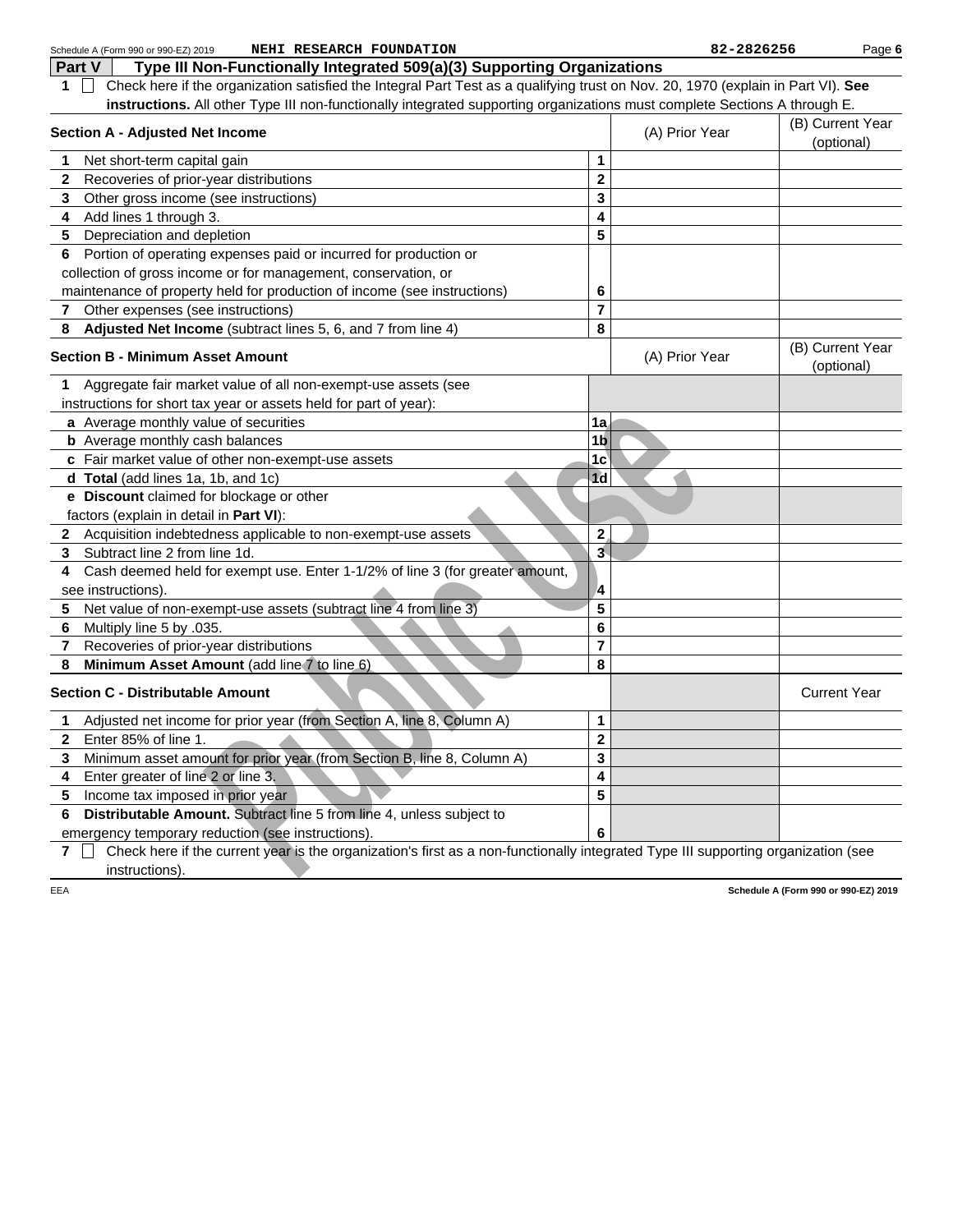|              | NEHI RESEARCH FOUNDATION<br>Schedule A (Form 990 or 990-EZ) 2019                                        |                             | 82-2826256                | Page 7                               |
|--------------|---------------------------------------------------------------------------------------------------------|-----------------------------|---------------------------|--------------------------------------|
| Part V       | Type III Non-Functionally Integrated 509(a)(3) Supporting Organizations (continued)                     |                             |                           |                                      |
|              | <b>Section D - Distributions</b>                                                                        |                             |                           | <b>Current Year</b>                  |
| 1            | Amounts paid to supported organizations to accomplish exempt purposes                                   |                             |                           |                                      |
| $\mathbf{2}$ | Amounts paid to perform activity that directly furthers exempt purposes of supported                    |                             |                           |                                      |
|              | organizations, in excess of income from activity                                                        |                             |                           |                                      |
| 3            | Administrative expenses paid to accomplish exempt purposes of supported organizations                   |                             |                           |                                      |
| 4            | Amounts paid to acquire exempt-use assets                                                               |                             |                           |                                      |
| 5            | Qualified set-aside amounts (prior IRS approval required)                                               |                             |                           |                                      |
| 6            | Other distributions (describe in Part VI). See instructions.                                            |                             |                           |                                      |
| 7            | Total annual distributions. Add lines 1 through 6.                                                      |                             |                           |                                      |
| 8            | Distributions to attentive supported organizations to which the organization is responsive              |                             |                           |                                      |
|              | (provide details in Part VI). See instructions.                                                         |                             |                           |                                      |
| 9            | Distributable amount for 2019 from Section C, line 6                                                    |                             |                           |                                      |
|              | 10 Line 8 amount divided by line 9 amount                                                               |                             | (ii)                      | (iii)                                |
|              | <b>Section E - Distribution Allocations (see instructions)</b>                                          | (i)                         | <b>Underdistributions</b> | <b>Distributable</b>                 |
|              |                                                                                                         | <b>Excess Distributions</b> | Pre-2019                  | Amount for 2019                      |
| 1            | Distributable amount for 2019 from Section C, line 6                                                    |                             |                           |                                      |
|              | 2 Underdistributions, if any, for years prior to 2019                                                   |                             |                           |                                      |
|              | (reasonable cause required - explain in Part VI). See                                                   |                             |                           |                                      |
|              | instructions.                                                                                           |                             |                           |                                      |
| 3            | Excess distributions carryover, if any, to 2019                                                         |                             |                           |                                      |
|              | a From 2014<br>.                                                                                        |                             |                           |                                      |
|              | <b>b</b> From 2015                                                                                      |                             |                           |                                      |
|              | c From 2016                                                                                             |                             |                           |                                      |
|              | <b>d</b> From 2017<br>.                                                                                 |                             |                           |                                      |
|              | e From 2018<br>.                                                                                        |                             |                           |                                      |
|              | f Total of lines 3a through e                                                                           |                             |                           |                                      |
|              | g Applied to underdistributions of prior years                                                          |                             |                           |                                      |
|              | h Applied to 2019 distributable amount                                                                  |                             |                           |                                      |
|              | Carryover from 2014 not applied (see instructions)<br>Remainder. Subtract lines 3g, 3h, and 3i from 3f. |                             |                           |                                      |
| 4            | Distributions for 2019 from                                                                             |                             |                           |                                      |
|              | Section D, line 7:<br>\$`                                                                               |                             |                           |                                      |
|              | a Applied to underdistributions of prior years                                                          |                             |                           |                                      |
|              | <b>b</b> Applied to 2019 distributable amount                                                           |                             |                           |                                      |
|              | c Remainder. Subtract lines 4a and 4b from 4.                                                           |                             |                           |                                      |
|              | 5 Remaining underdistributions for years prior to 2019, if                                              |                             |                           |                                      |
|              | any. Subtract lines 3g and 4a from line 2. For result                                                   |                             |                           |                                      |
|              | greater than zero, explain in Part VI. See instructions.                                                |                             |                           |                                      |
|              | 6 Remaining underdistributions for 2019. Subtract lines 3h                                              |                             |                           |                                      |
|              | and 4b from line 1. For result greater than zero, explain in                                            |                             |                           |                                      |
|              | Part VI. See instructions.                                                                              |                             |                           |                                      |
|              | 7 Excess distributions carryover to 2020. Add lines 3j                                                  |                             |                           |                                      |
|              | and 4c.                                                                                                 |                             |                           |                                      |
| 8            | Breakdown of line 7:                                                                                    |                             |                           |                                      |
|              | a Excess from 2015<br>.                                                                                 |                             |                           |                                      |
|              | <b>b</b> Excess from 2016<br>.                                                                          |                             |                           |                                      |
|              | c Excess from 2017<br>.                                                                                 |                             |                           |                                      |
|              | d Excess from 2018<br>.                                                                                 |                             |                           |                                      |
|              | e Excess from 2019<br>.                                                                                 |                             |                           |                                      |
| EEA          |                                                                                                         |                             |                           | Schedule A (Form 990 or 990-EZ) 2019 |

**Schedule A (Form 990 or 990-EZ) 2019**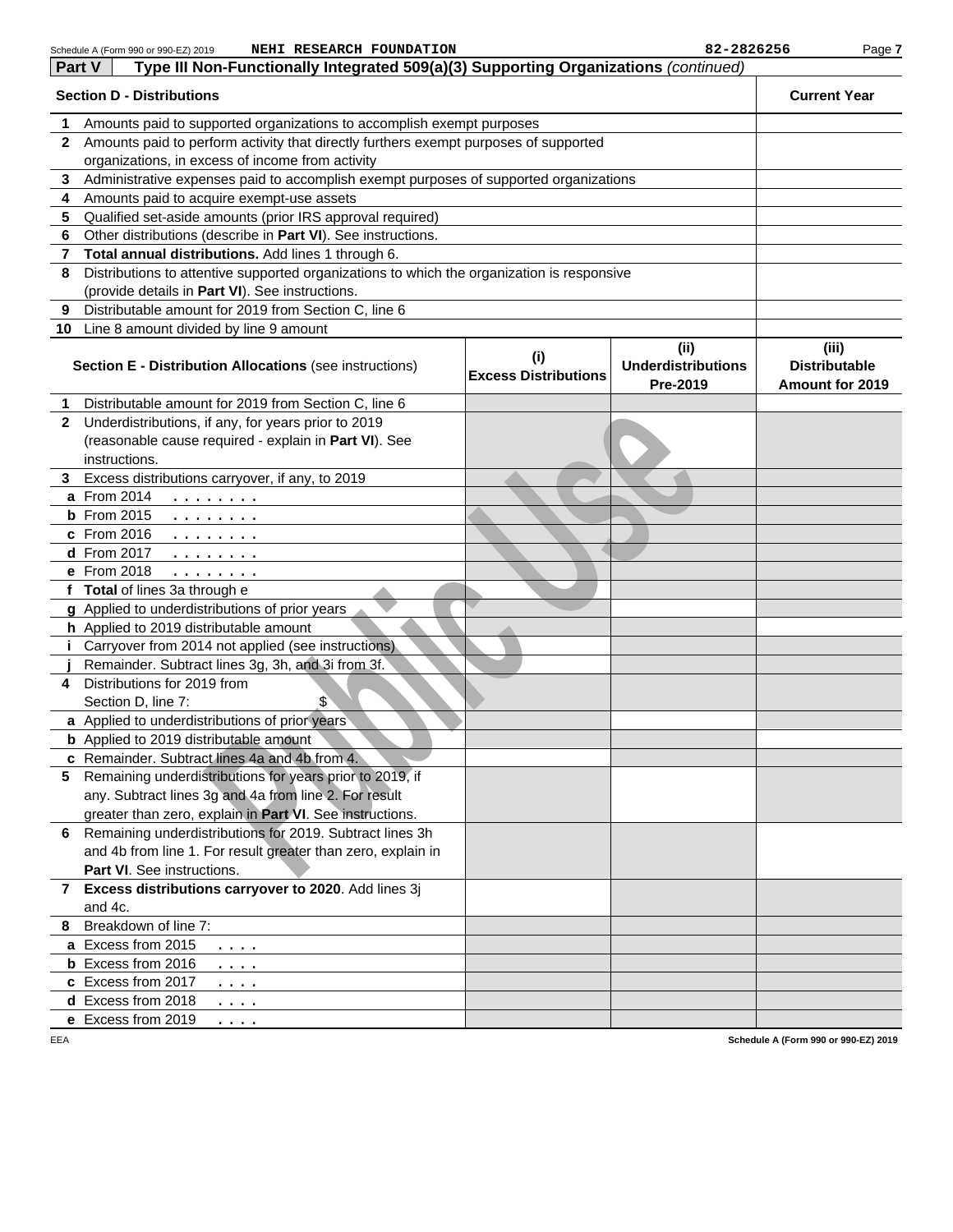|                | Page 8<br>Schedule A (Form 990 or 990-EZ) 2019                                                                                                                                                                                                                                                                                                                                                                                                                                                                                                                                              |
|----------------|---------------------------------------------------------------------------------------------------------------------------------------------------------------------------------------------------------------------------------------------------------------------------------------------------------------------------------------------------------------------------------------------------------------------------------------------------------------------------------------------------------------------------------------------------------------------------------------------|
| <b>Part VI</b> | Supplemental Information. Provide the explanations required by Part II, line 10; Part II, line 17a or 17b; Part<br>III, line 12; Part IV, Section A, lines 1, 2, 3b, 3c, 4b, 4c, 5a, 6, 9a, 9b, 9c, 11a, 11b, and 11c; Part IV, Section<br>B, lines 1 and 2; Part IV, Section C, line 1; Part IV, Section D, lines 2 and 3; Part IV, Section E, lines 1c, 2a, 2b,<br>3a, and 3b; Part V, line 1; Part V, Section B, line 1e; Part V, Section D, lines 5, 6, and 8; and Part V, Section E,<br>lines 2, 5, and 6. Also complete this part for any additional information. (See instructions.) |
|                |                                                                                                                                                                                                                                                                                                                                                                                                                                                                                                                                                                                             |
|                |                                                                                                                                                                                                                                                                                                                                                                                                                                                                                                                                                                                             |
|                |                                                                                                                                                                                                                                                                                                                                                                                                                                                                                                                                                                                             |
|                |                                                                                                                                                                                                                                                                                                                                                                                                                                                                                                                                                                                             |
|                |                                                                                                                                                                                                                                                                                                                                                                                                                                                                                                                                                                                             |
|                |                                                                                                                                                                                                                                                                                                                                                                                                                                                                                                                                                                                             |
|                |                                                                                                                                                                                                                                                                                                                                                                                                                                                                                                                                                                                             |
|                |                                                                                                                                                                                                                                                                                                                                                                                                                                                                                                                                                                                             |
|                |                                                                                                                                                                                                                                                                                                                                                                                                                                                                                                                                                                                             |
|                |                                                                                                                                                                                                                                                                                                                                                                                                                                                                                                                                                                                             |
|                |                                                                                                                                                                                                                                                                                                                                                                                                                                                                                                                                                                                             |
|                |                                                                                                                                                                                                                                                                                                                                                                                                                                                                                                                                                                                             |
|                |                                                                                                                                                                                                                                                                                                                                                                                                                                                                                                                                                                                             |
|                |                                                                                                                                                                                                                                                                                                                                                                                                                                                                                                                                                                                             |
|                |                                                                                                                                                                                                                                                                                                                                                                                                                                                                                                                                                                                             |
|                |                                                                                                                                                                                                                                                                                                                                                                                                                                                                                                                                                                                             |
|                |                                                                                                                                                                                                                                                                                                                                                                                                                                                                                                                                                                                             |
|                |                                                                                                                                                                                                                                                                                                                                                                                                                                                                                                                                                                                             |
|                |                                                                                                                                                                                                                                                                                                                                                                                                                                                                                                                                                                                             |
|                |                                                                                                                                                                                                                                                                                                                                                                                                                                                                                                                                                                                             |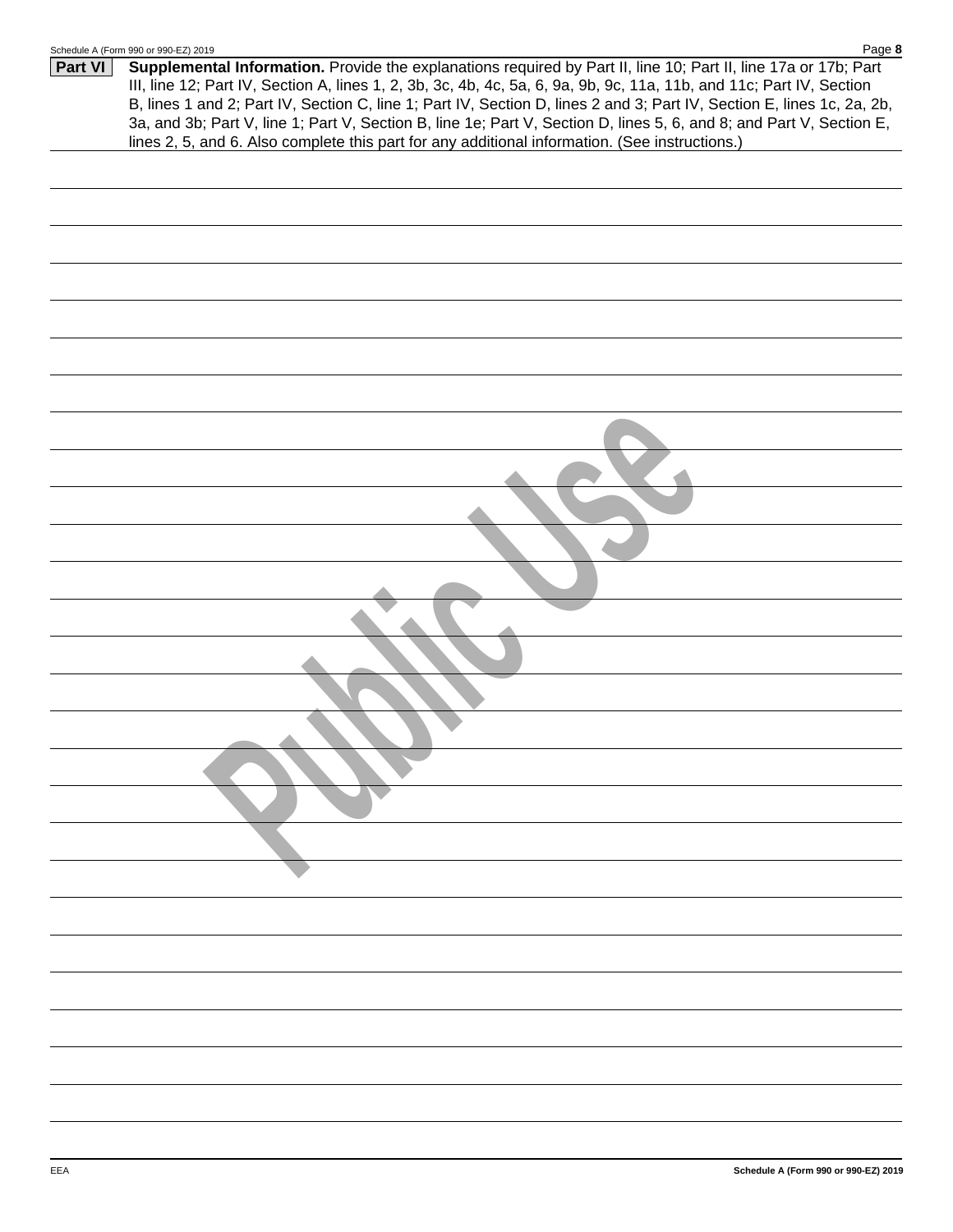# **(Form 990, 990-EZ,**

#### Department of the Treasury Internal Revenue Service

# **Schedule B Schedule of Contributors**

**or 990-PF) Attach to Form 990, Form 990-EZ, or Form 990-PF.**

#### **Go to www.irs.gov/Form990 for the latest information.**

OMB No. 1545-0047

**2019**

| Name of the organization              | <b>Employer identification number</b> |  |  |  |  |
|---------------------------------------|---------------------------------------|--|--|--|--|
| NEHI RESEARCH FOUNDATION              | 82-2826256                            |  |  |  |  |
| <b>Organization type</b> (check one): |                                       |  |  |  |  |

| Filers of:         | Section:                                                                    |
|--------------------|-----------------------------------------------------------------------------|
| Form 990 or 990-EZ | ⊠<br>$501(c)$ (3<br>) (enter number) organization                           |
|                    | $4947(a)(1)$ nonexempt charitable trust not treated as a private foundation |
|                    | 527 political organization                                                  |
| Form 990-PF        | 501(c)(3) exempt private foundation                                         |
|                    | 4947(a)(1) nonexempt charitable trust treated as a private foundation       |
|                    | 501(c)(3) taxable private foundation                                        |

### Check if your organization is covered by the **General Rule** or a **Special Rule.**

**Note:** Only a section 501(c)(7), (8), or (10) organization can check boxes for both the General Rule and a Special Rule. See instructions.

#### **General Rule**

For an organization filing Form 990, 990-EZ, or 990-PF that received, during the year, contributions totaling \$5,000 **X**or more (in money or property) from any one contributor. Complete Parts I and II. See instructions for determining a contributor's total contributions.

#### **Special Rules**

- For an organization described in section 501(c)(3) filing Form 990 or 990-EZ that met the 33 1/3% support test of the  $\Box$ regulations under sections 509(a)(1) and 170(b)(1)(A)(vi), that checked Schedule A (Form 990 or 990-EZ), Part II, line 13, 16a, or 16b, and that received from any one contributor, during the year, total contributions of the greater of **(1)** \$5,000; or **(2)** 2% of the amount on (i) Form 990, Part VIII, line 1h; or (ii) Form 990-EZ, line 1. Complete Parts I and II.
- П For an organization described in section 501(c)(7), (8), or (10) filing Form 990 or 990-EZ that received from any one contributor, during the year, total contributions of more than \$1,000 exclusively for religious, charitable, scientific, literary, or educational purposes, or for the prevention of cruelty to children or animals. Complete Parts I, II, and III.
- **La search of the General Rule or a Special Rule.**<br> **Control is covered by the General Rule or a Special Rule.**<br> **Control is covered by the General Rule or a Special Rule.**<br> **Public User Special Rule or a Special Rule.**<br> П For an organization described in section 501(c)(7), (8), or (10) filing Form 990 or 990-EZ that received from any one contributor, during the year, contributions exclusively for religious, charitable, etc., purposes, but no such contributions totaled more than \$1,000. If this box is checked, enter here the total contributions that were received during the year for an exclusively religious, charitable, etc., purpose. Don't complete any of the parts unless the **General Rule** applies to this organization because it received nonexclusively religious, charitable, etc., contributions totaling \$5,000 or more during the year  $\dots\dots\dots\dots\dots\dots\dots\dots\dots\dots\dots\dots\dots\dots\dots\dots$

**Caution:** An organization that isn't covered by the General Rule and/or the Special Rules doesn't file Schedule B (Form 990, 990-EZ, or 990-PF), but it **must** answer "No" on Part IV, line 2, of its Form 990; or check the box on line H of its Form 990-EZ or on its Form 990-PF, Part I, line 2, to certify that it doesn't meet the filing requirements of Schedule B (Form 990, 990-EZ, or 990-PF).

**For Paperwork Reduction Act Notice, see the Instructions for Form 990, 990-EZ, or 990-PF. Schedule B (Form 990, 990-EZ, or 990-PF) (2019)**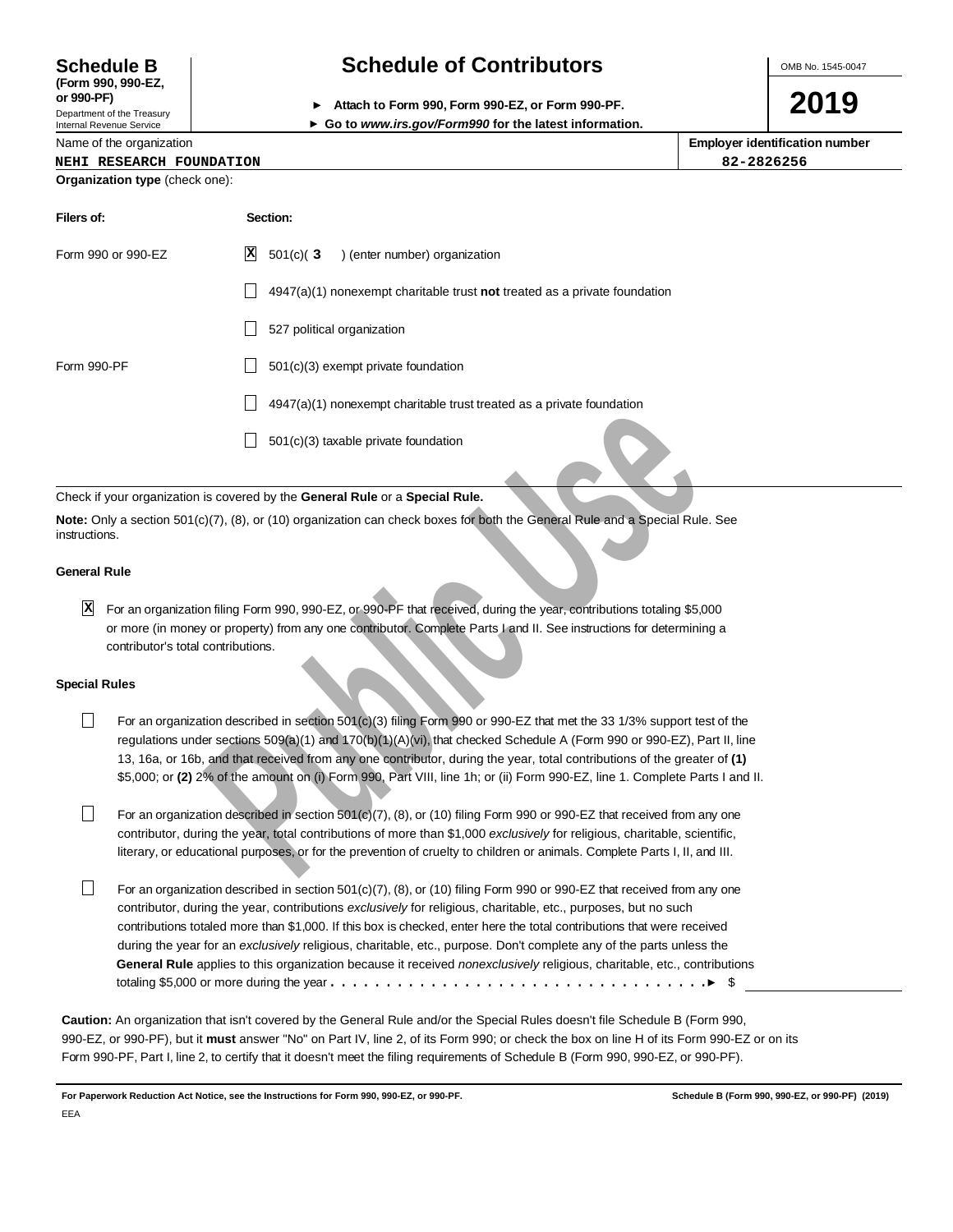| <b>SCHEDULE G</b>                                                                                                                                                   |                                                                                                                                                                     |                                                            |           |                                                                      | <b>Supplemental Information Regarding Fundraising or Gaming Activities</b>                         |  |                                                                | OMB No. 1545-0047                                       |
|---------------------------------------------------------------------------------------------------------------------------------------------------------------------|---------------------------------------------------------------------------------------------------------------------------------------------------------------------|------------------------------------------------------------|-----------|----------------------------------------------------------------------|----------------------------------------------------------------------------------------------------|--|----------------------------------------------------------------|---------------------------------------------------------|
| (Form 990 or 990-EZ)                                                                                                                                                | Complete if the organization answered "Yes" on Form 990, Part IV, line 17, 18, or 19, or if the<br>organization entered more than \$15,000 on Form 990-EZ, line 6a. |                                                            |           |                                                                      |                                                                                                    |  | 2019                                                           |                                                         |
| Department of the Treasury<br>Internal Revenue Service                                                                                                              |                                                                                                                                                                     |                                                            |           | Attach to Form 990 or Form 990-EZ.                                   |                                                                                                    |  |                                                                | <b>Open to Public</b><br>Inspection                     |
| Name of the organization                                                                                                                                            | ► Go to www.irs.gov/Form990 for instructions and the latest information.                                                                                            |                                                            |           |                                                                      |                                                                                                    |  | <b>Employer identification number</b>                          |                                                         |
| <b>NEHI RESEARCH FOUNDATION</b>                                                                                                                                     |                                                                                                                                                                     |                                                            |           |                                                                      |                                                                                                    |  |                                                                | 82-2826256                                              |
| Part I                                                                                                                                                              |                                                                                                                                                                     |                                                            |           |                                                                      | Fundraising Activities. Complete if the organization answered "Yes" on Form 990, Part IV, line 17. |  |                                                                |                                                         |
|                                                                                                                                                                     |                                                                                                                                                                     | Form 990-EZ filers are not required to complete this part. |           |                                                                      |                                                                                                    |  |                                                                |                                                         |
| Indicate whether the organization raised funds through any of the following activities. Check all that apply.<br>1                                                  |                                                                                                                                                                     |                                                            |           |                                                                      |                                                                                                    |  |                                                                |                                                         |
| $\mathbf{x}$ Mail solicitations<br>a                                                                                                                                |                                                                                                                                                                     |                                                            |           |                                                                      | $\mathbf{g}$ Solicitation of non-government grants                                                 |  |                                                                |                                                         |
| Internet and email solicitations<br>ΙxΙ<br>b                                                                                                                        |                                                                                                                                                                     |                                                            | $f \perp$ |                                                                      | Solicitation of government grants                                                                  |  |                                                                |                                                         |
| $\vert x \vert$ Phone solicitations<br>c                                                                                                                            |                                                                                                                                                                     |                                                            |           |                                                                      | $g \times$ Special fundraising events                                                              |  |                                                                |                                                         |
| $\mathbf{x}$ In-person solicitations<br>d                                                                                                                           |                                                                                                                                                                     |                                                            |           |                                                                      |                                                                                                    |  |                                                                |                                                         |
| 2a Did the organization have a written or oral agreement with any individual (including officers, directors, trustees,                                              |                                                                                                                                                                     |                                                            |           |                                                                      |                                                                                                    |  |                                                                |                                                         |
| or key employees listed in Form 990, Part VII) or entity in connection with professional fundraising services?                                                      |                                                                                                                                                                     |                                                            |           |                                                                      |                                                                                                    |  |                                                                | lxl<br>Yes<br>No                                        |
| <b>b</b> If "Yes," list the 10 highest paid individuals or entities (fundraisers) pursuant to agreements under which the fundraiser is to be                        |                                                                                                                                                                     |                                                            |           |                                                                      |                                                                                                    |  |                                                                |                                                         |
| compensated at least \$5,000 by the organization.                                                                                                                   |                                                                                                                                                                     |                                                            |           |                                                                      |                                                                                                    |  |                                                                |                                                         |
| (i) Name and address of individual<br>or entity (fundraiser)                                                                                                        |                                                                                                                                                                     | (ii) Activity                                              |           | (iii) Did fundraiser have<br>custody or control of<br>contributions? | (iv) Gross receipts<br>from activity                                                               |  | (v) Amount paid to<br>(or retained by)<br>fundraiser listed in | (vi) Amount paid to<br>(or retained by)<br>organization |
|                                                                                                                                                                     |                                                                                                                                                                     |                                                            | Yes       | No                                                                   |                                                                                                    |  | col. (i)                                                       |                                                         |
| 1                                                                                                                                                                   |                                                                                                                                                                     |                                                            |           |                                                                      |                                                                                                    |  |                                                                |                                                         |
| 2                                                                                                                                                                   |                                                                                                                                                                     |                                                            |           |                                                                      |                                                                                                    |  |                                                                |                                                         |
| 3                                                                                                                                                                   |                                                                                                                                                                     |                                                            |           |                                                                      |                                                                                                    |  |                                                                |                                                         |
|                                                                                                                                                                     |                                                                                                                                                                     |                                                            |           |                                                                      |                                                                                                    |  |                                                                |                                                         |
| 5                                                                                                                                                                   |                                                                                                                                                                     |                                                            |           |                                                                      |                                                                                                    |  |                                                                |                                                         |
| 6                                                                                                                                                                   |                                                                                                                                                                     |                                                            |           |                                                                      |                                                                                                    |  |                                                                |                                                         |
| 7                                                                                                                                                                   |                                                                                                                                                                     |                                                            |           |                                                                      |                                                                                                    |  |                                                                |                                                         |
| 8                                                                                                                                                                   |                                                                                                                                                                     |                                                            |           |                                                                      |                                                                                                    |  |                                                                |                                                         |
| 9                                                                                                                                                                   |                                                                                                                                                                     |                                                            |           |                                                                      |                                                                                                    |  |                                                                |                                                         |
| 10                                                                                                                                                                  |                                                                                                                                                                     |                                                            |           |                                                                      |                                                                                                    |  |                                                                |                                                         |
| Total.                                                                                                                                                              |                                                                                                                                                                     |                                                            |           |                                                                      |                                                                                                    |  |                                                                |                                                         |
| 3 List all states in which the organization is registered or licensed to solicit contributions or has been notified it is exempt from<br>registration or licensing. |                                                                                                                                                                     |                                                            |           |                                                                      |                                                                                                    |  |                                                                |                                                         |
| All States                                                                                                                                                          |                                                                                                                                                                     |                                                            |           |                                                                      |                                                                                                    |  |                                                                |                                                         |
|                                                                                                                                                                     |                                                                                                                                                                     |                                                            |           |                                                                      |                                                                                                    |  |                                                                |                                                         |
|                                                                                                                                                                     |                                                                                                                                                                     |                                                            |           |                                                                      |                                                                                                    |  |                                                                |                                                         |
|                                                                                                                                                                     |                                                                                                                                                                     |                                                            |           |                                                                      |                                                                                                    |  |                                                                |                                                         |
|                                                                                                                                                                     |                                                                                                                                                                     |                                                            |           |                                                                      |                                                                                                    |  |                                                                |                                                         |
|                                                                                                                                                                     |                                                                                                                                                                     |                                                            |           |                                                                      |                                                                                                    |  |                                                                |                                                         |
|                                                                                                                                                                     |                                                                                                                                                                     |                                                            |           |                                                                      |                                                                                                    |  |                                                                |                                                         |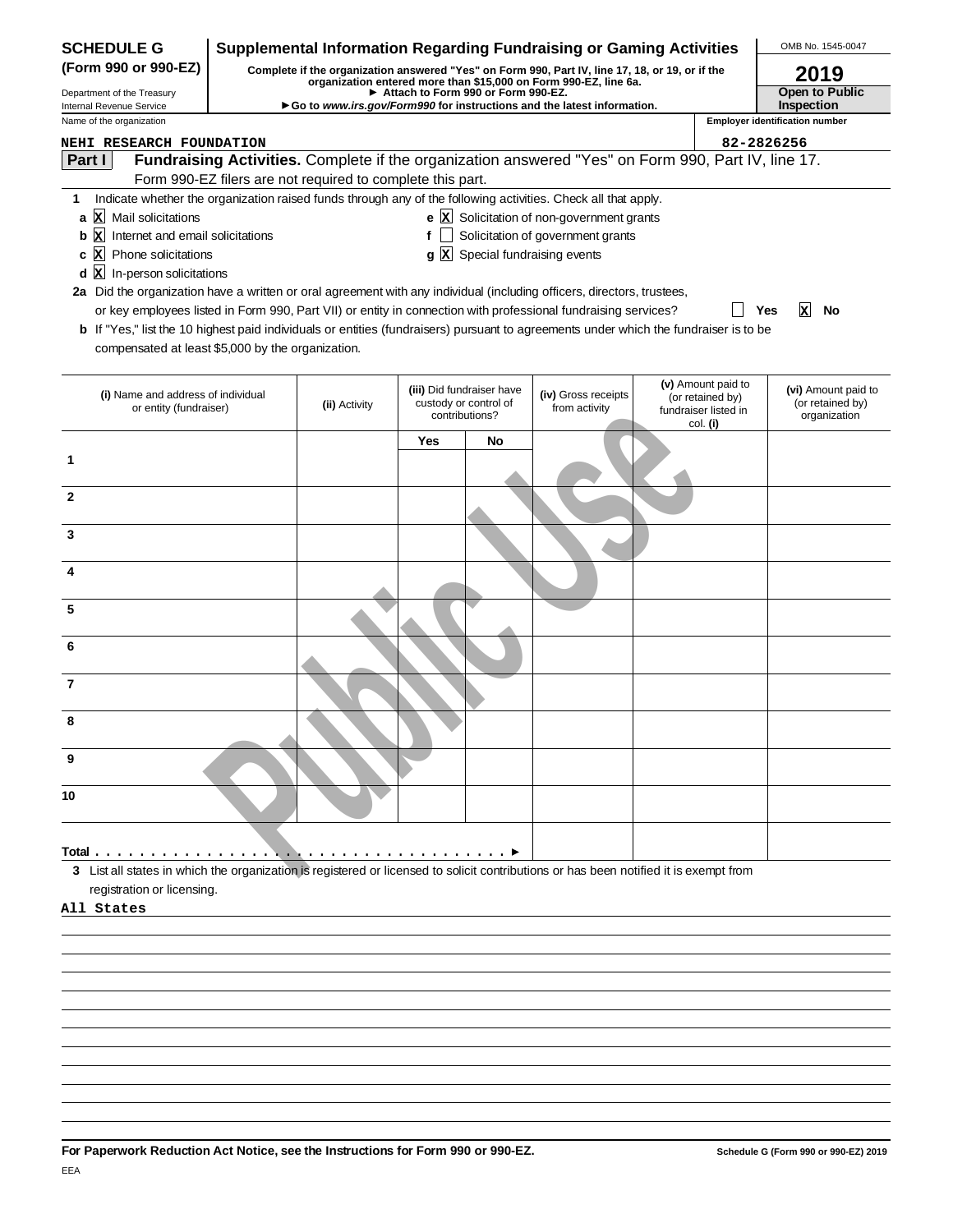|                        |          | Schedule G (Form 990 or 990-EZ) 2019                                                                                                          | NEHI RESEARCH FOUNDATION |                                                                                                                       |                                 | 82-2826256<br>Page 2                      |
|------------------------|----------|-----------------------------------------------------------------------------------------------------------------------------------------------|--------------------------|-----------------------------------------------------------------------------------------------------------------------|---------------------------------|-------------------------------------------|
|                        | Part II  | Fundraising Events. Complete if the organization answered "Yes" on Form 990, Part IV, line 18, or reported more                               |                          |                                                                                                                       |                                 |                                           |
|                        |          | than \$15,000 of fundraising event contributions and gross income on Form 990-EZ, lines 1 and 6b. List events with                            |                          |                                                                                                                       |                                 |                                           |
|                        |          | gross receipts greater than \$5,000.                                                                                                          | (a) Event $#1$           | (b) Event $#2$                                                                                                        |                                 |                                           |
|                        |          |                                                                                                                                               | Cheers for C             |                                                                                                                       | (c) Other events<br><b>NONE</b> | (d) Total events<br>(add col. (a) through |
|                        |          |                                                                                                                                               | (event type)             | (event type)                                                                                                          | (total number)                  | col. (c)                                  |
|                        |          |                                                                                                                                               |                          |                                                                                                                       |                                 |                                           |
| Revenue                | 1        | Gross receipts                                                                                                                                | 45,724                   |                                                                                                                       |                                 | 45,724                                    |
|                        |          |                                                                                                                                               |                          |                                                                                                                       |                                 |                                           |
|                        | 2        | Less: Contributions<br>.                                                                                                                      |                          |                                                                                                                       |                                 |                                           |
|                        | 3        | Gross income (line 1 minus                                                                                                                    |                          |                                                                                                                       |                                 |                                           |
|                        |          | $line 2)$                                                                                                                                     | 45,724                   |                                                                                                                       |                                 | 45,724                                    |
|                        | 4        | Cash prizes                                                                                                                                   |                          |                                                                                                                       |                                 |                                           |
|                        |          |                                                                                                                                               |                          |                                                                                                                       |                                 |                                           |
|                        | 5        | Noncash prizes                                                                                                                                |                          |                                                                                                                       |                                 |                                           |
|                        |          |                                                                                                                                               |                          |                                                                                                                       |                                 |                                           |
|                        | 6        | Rent/facility costs                                                                                                                           | 5,500                    |                                                                                                                       |                                 | 5,500                                     |
| <b>Direct Expenses</b> |          |                                                                                                                                               |                          |                                                                                                                       |                                 |                                           |
|                        | 7        | Food and beverages                                                                                                                            | 5,064                    |                                                                                                                       |                                 | 5,064                                     |
|                        | 8        | Entertainment                                                                                                                                 | 800                      |                                                                                                                       |                                 | 800                                       |
|                        |          |                                                                                                                                               |                          |                                                                                                                       |                                 |                                           |
|                        | 9        | Other direct expenses                                                                                                                         | 3,568                    |                                                                                                                       |                                 | 3,568                                     |
|                        |          |                                                                                                                                               |                          |                                                                                                                       |                                 |                                           |
|                        | 10       |                                                                                                                                               |                          |                                                                                                                       |                                 | 14,932                                    |
|                        | 11       |                                                                                                                                               |                          |                                                                                                                       |                                 | 30,792                                    |
|                        | Part III | Gaming. Complete if the organization answered "Yes" on Form 990, Part IV, line 19, or reported more than<br>\$15,000 on Form 990-EZ, line 6a. |                          |                                                                                                                       |                                 |                                           |
|                        |          |                                                                                                                                               |                          | (b) Pull tabs/instant                                                                                                 |                                 | (d) Total gaming (add                     |
|                        |          |                                                                                                                                               | (a) Bingo                | bingo/progressive bingo                                                                                               | (c) Other gaming                | col. (a) through col. (c))                |
| Revenue                |          |                                                                                                                                               |                          |                                                                                                                       |                                 |                                           |
|                        | 1        | Gross revenue $\dots \dots$                                                                                                                   |                          |                                                                                                                       |                                 |                                           |
|                        |          |                                                                                                                                               |                          |                                                                                                                       |                                 |                                           |
|                        | 2        | Cash prizes                                                                                                                                   |                          |                                                                                                                       |                                 |                                           |
|                        |          |                                                                                                                                               |                          |                                                                                                                       |                                 |                                           |
|                        | 3        | Noncash prizes<br>$\sim$ $\sim$                                                                                                               |                          |                                                                                                                       |                                 |                                           |
| Direct Expenses        | 4        | Rent/facility costs                                                                                                                           |                          |                                                                                                                       |                                 |                                           |
|                        |          |                                                                                                                                               |                          |                                                                                                                       |                                 |                                           |
|                        | 5        | Other direct expenses                                                                                                                         |                          |                                                                                                                       |                                 |                                           |
|                        |          |                                                                                                                                               | Yes<br>$\%$              | Yes<br>$\%$                                                                                                           | Yes<br>%                        |                                           |
|                        | 6        | Volunteer labor                                                                                                                               | <b>No</b>                | No                                                                                                                    | No                              |                                           |
|                        |          |                                                                                                                                               |                          |                                                                                                                       |                                 |                                           |
|                        | 7        | Direct expense summary. Add lines 2 through 5 in column (d) $\dots \dots \dots \dots \dots \dots \dots \dots \dots$                           |                          |                                                                                                                       |                                 |                                           |
|                        | 8        |                                                                                                                                               |                          |                                                                                                                       |                                 |                                           |
|                        |          |                                                                                                                                               |                          |                                                                                                                       |                                 |                                           |
| 9                      |          | Enter the state(s) in which the organization conducts gaming activities:                                                                      |                          |                                                                                                                       |                                 |                                           |
| а                      |          |                                                                                                                                               |                          |                                                                                                                       |                                 | <b>Yes</b><br>No                          |
|                        |          | <b>b</b> If "No," explain:                                                                                                                    |                          | <u> 1980 - Johann Stoff, deutscher Stoff, der Stoff, der Stoff, der Stoff, der Stoff, der Stoff, der Stoff, der S</u> |                                 |                                           |
|                        |          |                                                                                                                                               |                          |                                                                                                                       |                                 |                                           |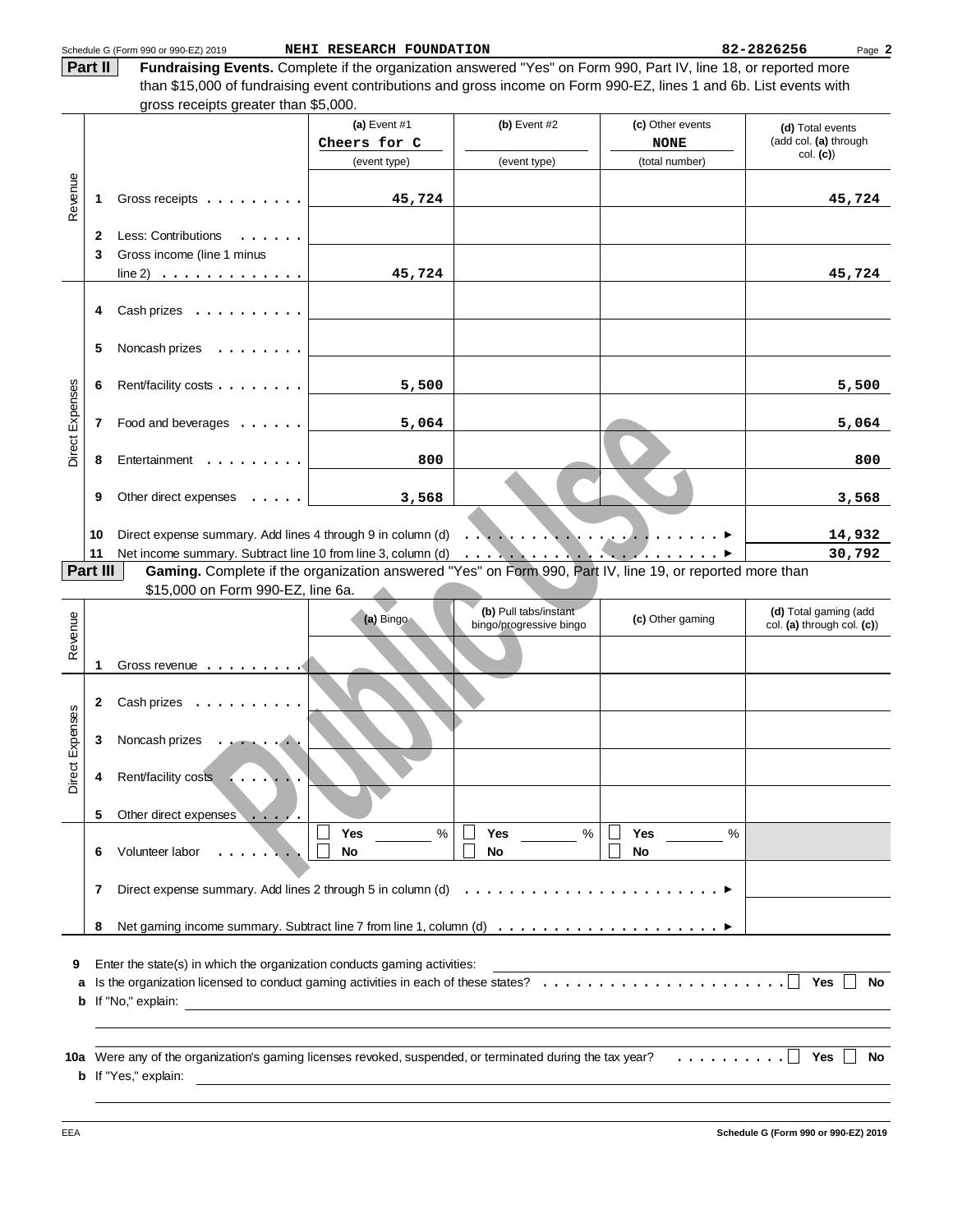Department of the Treasury

# **SCHEDULE O**<br> **Supplemental Information to Form 990 or 990-EZ**<br> **Supplemental Information to Form 990 or 990-EZ**

**(Form 990 or 990-EZ) Complete to provide information for responses to specific questions on Form 990 or 990-EZ or to provide any additional information. Attach to Form 990 or 990-EZ.**

**Go to www.irs.gov/Form990 for the latest information.**

**2019 Open to Public**

OMB No. 1545-0047

**Inspection Employer identification number**

Internal Revenue Service Name of the organization

#### **NEHI RESEARCH FOUNDATION 82-2826256**

#### **01. Amended return information**

Change in program expense in Part III line 28

| 02. List of grants and similar amounts paid (Part I, line 10) |                                         |  |  |  |
|---------------------------------------------------------------|-----------------------------------------|--|--|--|
| ACTIVITY                                                      | RAISING FUNDS FOR NEHI MEDICAL RESEARCH |  |  |  |
|                                                               |                                         |  |  |  |
| GRANTEE                                                       | UNIV OF PENN NEHI RESEARCH FUND         |  |  |  |
| STREET                                                        | 2929 WALNUT ST SUITE 300                |  |  |  |
| CITY, STATE, ZIP                                              | PHILADELPHIA, PA 19104-5099             |  |  |  |
| RELATIONSHIP                                                  | NONE                                    |  |  |  |
| AMOUNT                                                        | 30,000                                  |  |  |  |
|                                                               |                                         |  |  |  |
| ACTIVITY                                                      | RAISING FUNDS FOR NEHI MEDICAL RESEARCH |  |  |  |
| GRANTEE                                                       | NATL ORG FOR RARE DISORDERS (NORD)      |  |  |  |
| STREET                                                        | DEPT 5930 P O BOX 4110                  |  |  |  |
| CITY, STATE, ZIP                                              | WOBURN, MA 01888                        |  |  |  |
| RELATIONSHIP                                                  | <b>NONE</b>                             |  |  |  |
| <b>AMOUNT</b>                                                 | 35,000                                  |  |  |  |
|                                                               |                                         |  |  |  |
|                                                               |                                         |  |  |  |
| 03. Description of other expenses (Part I, line 16)           |                                         |  |  |  |
|                                                               |                                         |  |  |  |
| DESCRIPTION                                                   | AMOUNT                                  |  |  |  |
| ADVERTISING AND MARKETING                                     | 597                                     |  |  |  |
|                                                               |                                         |  |  |  |

| CREDIT CARD PROCESSING FEES | 3,025 |  |
|-----------------------------|-------|--|
| INFORMATION TECHNOLOGY      | 1,740 |  |
| INSURANCE                   | 1,514 |  |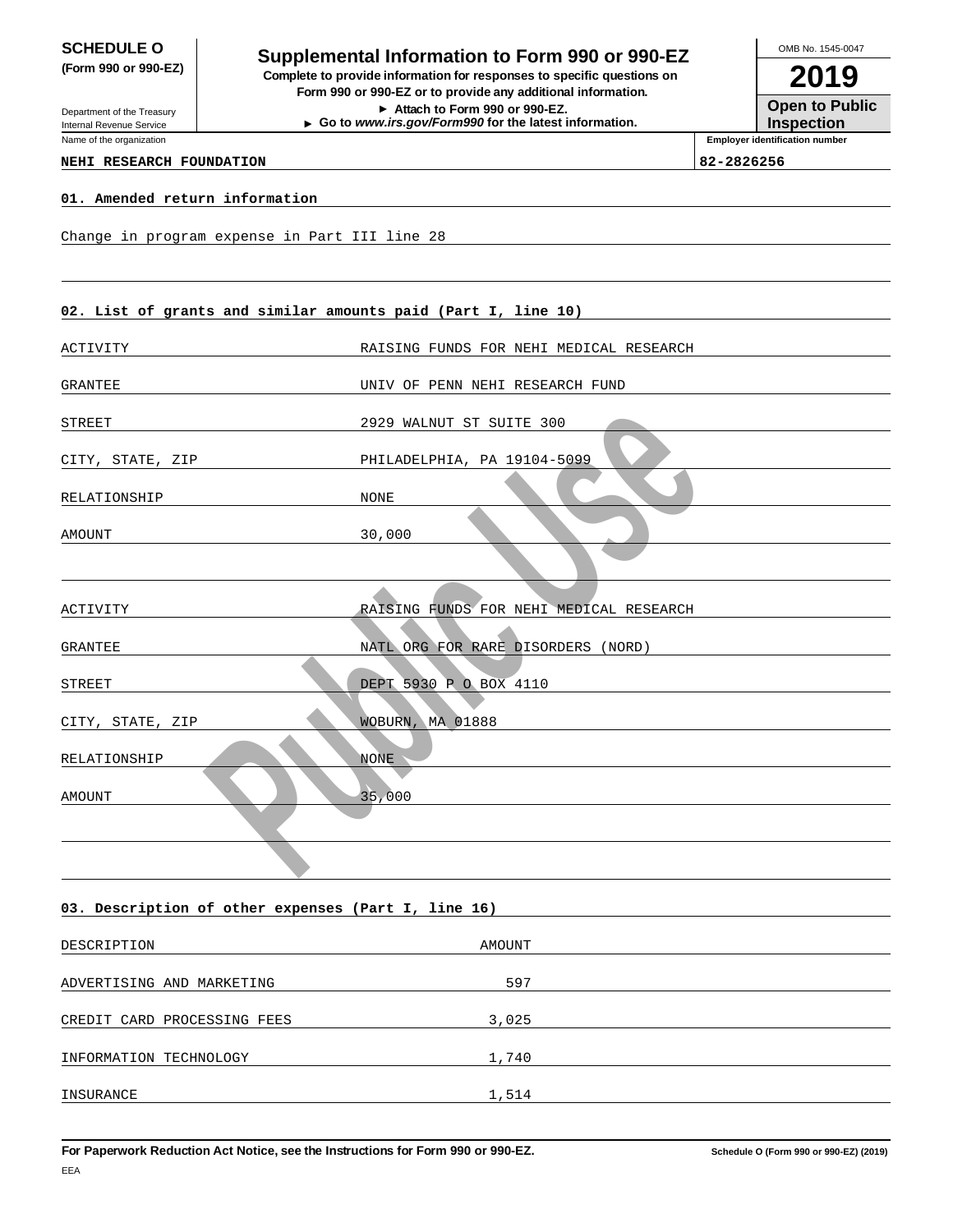| Schedule O (Form 990 or 990-EZ) (2019)             |                   | Page 2                                |
|----------------------------------------------------|-------------------|---------------------------------------|
| Name of the organization                           |                   | <b>Employer identification number</b> |
| NEHI RESEARCH FOUNDATION                           |                   | 82-2826256                            |
| OFFICE EXPENSE                                     | 204               |                                       |
| DEPRECIATION                                       | 923               |                                       |
| CONFERENCES                                        | 300               |                                       |
| ROUNDING                                           | $\overline{a}$    |                                       |
| 04. Description of other assets (Part II, line 24) |                   |                                       |
| CATEGORY                                           | BEGINNING OF YEAR | END OF YEAR                           |
| COMPUTER EQUIP NET OF DEPREC                       | 3,924             | 3,001                                 |
|                                                    |                   |                                       |
|                                                    |                   |                                       |
|                                                    |                   |                                       |
|                                                    |                   |                                       |
|                                                    |                   |                                       |
|                                                    |                   |                                       |
|                                                    |                   |                                       |
|                                                    |                   |                                       |
|                                                    |                   |                                       |
|                                                    |                   |                                       |